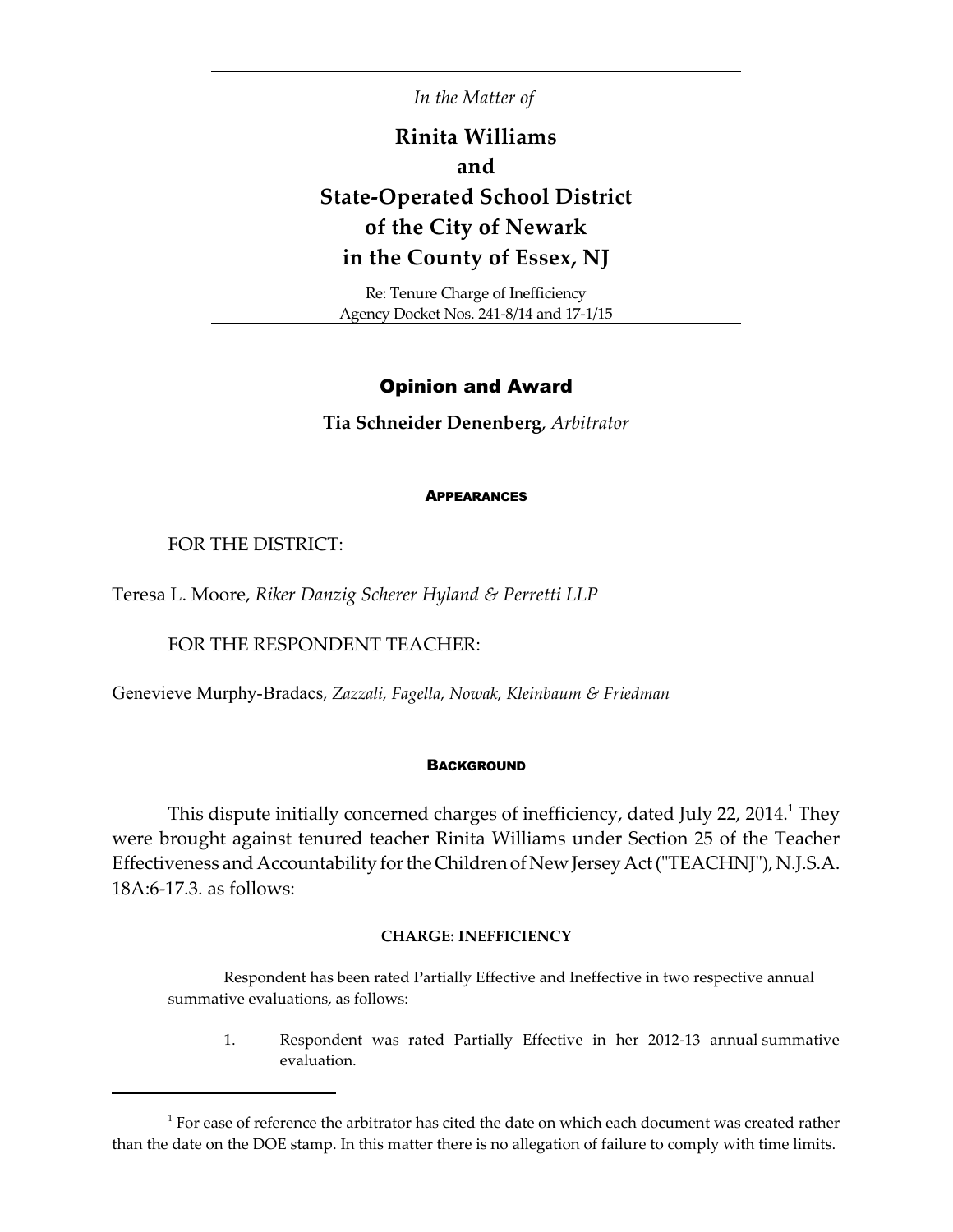2. Respondent was rated Ineffective in her 2013-14 annual summative evaluation.

**WHEREFORE**, Respondent has shown that she is unfit to discharge the duties and functions of the position in which she holds tenure in the School District, and she should be dismissed.

Accompanied by a statement of evidence, the charges were served on the teacher on August 4, 2014.<sup>2</sup> The teacher filed a position statement, dated August 11, 2014, alleging that "procedural deficiencies...render the instant charges inappropriate...particularly in light of the fact that full implementation of the new teacher evaluation system did not even begin until September of 2013" [at p. 2]. The teacher also alleged failure to respect her FMLA and workers' compensation leave status, as well as retaliation by her supervisors for filing disability and discrimination complaints.

In a letter dated August 28, 2014, the district notified the teacher that tenure charges were being certified to the New Jersey State Commissioner of Education and that she was suspended without pay for 120 days, effective August 29. At the same time, the file was forwarded to the commissioner, and copies were sent to the teacher and her attorneys. The district asserted that

the only question to be determined by the Commissioner is whether the School District has followed the evaluation process. See N.J.S.A. 18A:6-l 7.3(c); N.J.A.C. 6A:3-5.1(c)(6). We respectfully submit that the Commissioner should determine that the School District has complied fully with all required evaluation procedures. In 2012-13, in accordance with regulatory provisions in effect during that school year, Respondent received three formal observations and an annual summative evaluation. In 2013-14 a corrective action plan was developed collaboratively and implemented; that school year Respondent received four observations, a mid-year evaluation, and an annual summative evaluation.

The teacher filed a letter brief, dated September 5, 2014, asking the commissioner to dismiss the charges and grant "a motion seeking the same as well as a stay in transmitting the matter to an arbitrator." Included in the pleading was an answer to the charges, that asserted:

The implementation of the District's 2012-13 Teacher Evaluation Guidelines and procedures related thereto were part and parcel of a "pilot program" and, as such, summative evaluations relating to that school year may not be utilized by the District for purpose of seeking or bringing tenure charges against Teachers, including, but not limited to Ms. Williams relating thereto.

On September 15, the parties were advised by the commissioner that

following receipt of respondent's answer on September 8, 2014, the...tenure charges have been reviewed pursuant to N.J.S.A. 18A:6-17.3c; upon review the Commissioner is unable to determine

 $2$ <sup>2</sup> This ruling takes into account the complete record, which includes numerous submissions. In the interest of economy, not all submissions will be identified individually or summarized.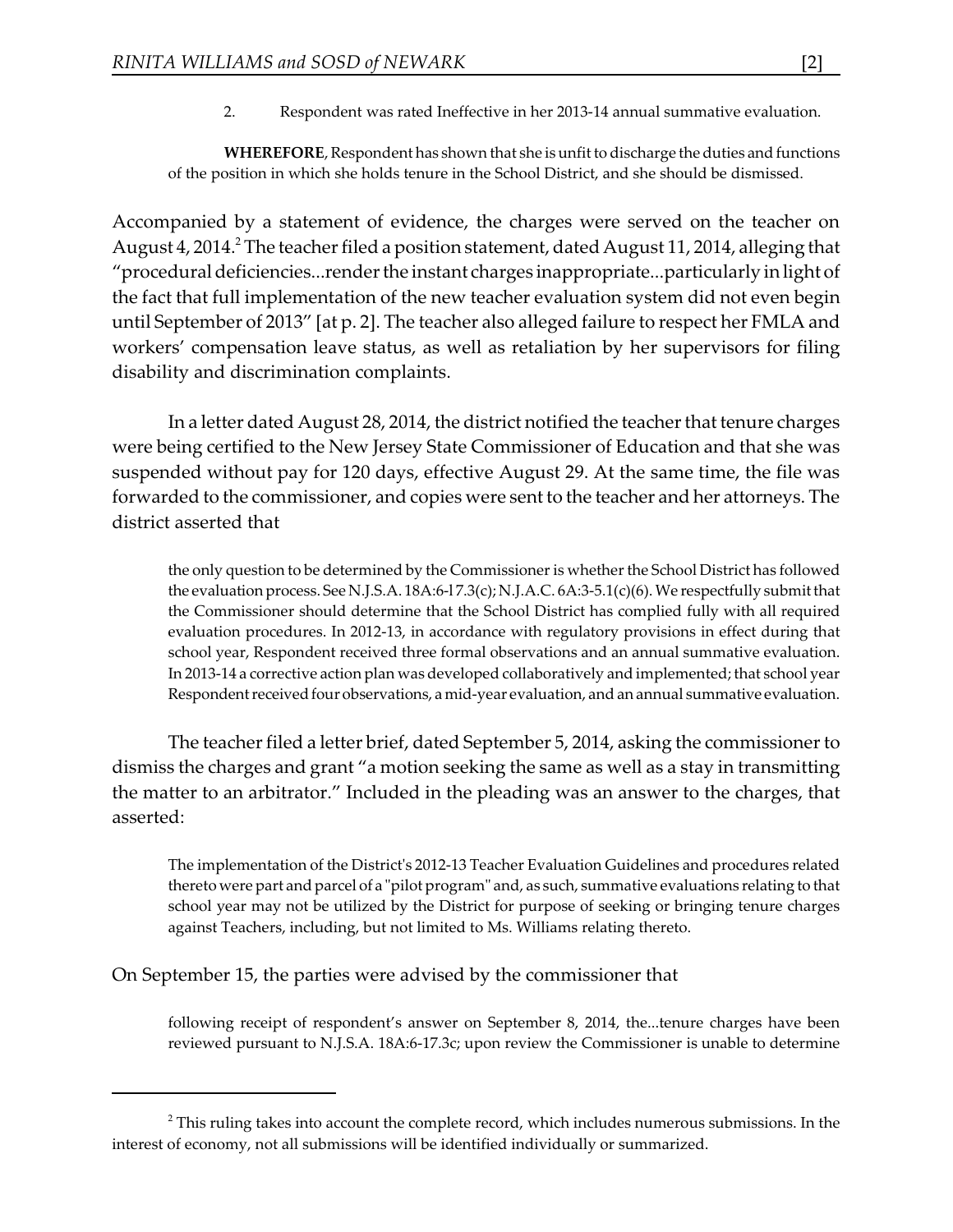that the evaluation process has not been followed and accordingly, on this date, the case is being referred to Arbitrator Tia Schneider Denenberg as required by statute.

After consulting with the parties via e-mail and conference call, the arbitrator was granted a two-week extension by the commissioner for the purpose of allowing them to elaborate their positions in regard to the teacher's preliminary motion. The parties agreed to schedule three days of hearing—on November 12, 13, and 14—in the event that the case went forward and to establish a timetable for the required pre-hearing information exchange.

The teacher maintained that the arbitrator was now the designee of the commissioner, which implied that the procedure is governed by New Jersey administrative law precepts, including limited opportunity for parties to respond to each other. On October 17, the arbitrator notified the parties by e-mail as follows:

Under the traditional principles of arbitration and the AAA rules, I am obliged to ensure the parties have a full and fair opportunity to be heard. In keeping with that responsibility, the District will be permitted to submit a brief reply.

The teacher was also afforded an opportunity to submit an additional reply.

On November 5 the arbitrator informed the parties in another conference call that she would take the preliminary motion under advisement and that the hearings would proceed as scheduled, since there was no mutual agreement to adjourn. During the call, the teacher requested that the arbitrator conduct an initial review of the case as the commissioner's designee. The request was rejected on the ground that it was inconsistent with the role of arbitrator.

In its responses to the motion, the district had argued that if the Section 25 claim were dismissed, the allegations should revert to a non-mandatory tenure removal charge under Section 8. The district withdrew that contention in its opening statement [Tr., p. 14].

Hearings were held in this matter on November 12, 13, 14 and 19. The following witnesses testified under oath or affirmation:

# **For the District** (Petitioner):

Viveca Williams,<sup>3</sup> Principal of 13th Avenue/Dr. MLK School

 $3$  Viveca Williams was hired in August, 2012, as Chief Innovation Officer (CIO), or as the "second hand to the principal." She became interim principal on January 13, 2013, and principal at the end of the school year [Tr., pp. 172-173]. Even though her roles varied over time, she is identified throughout this opinion as Principal Williams to avoid confusion with the teacher, Rinita Williams.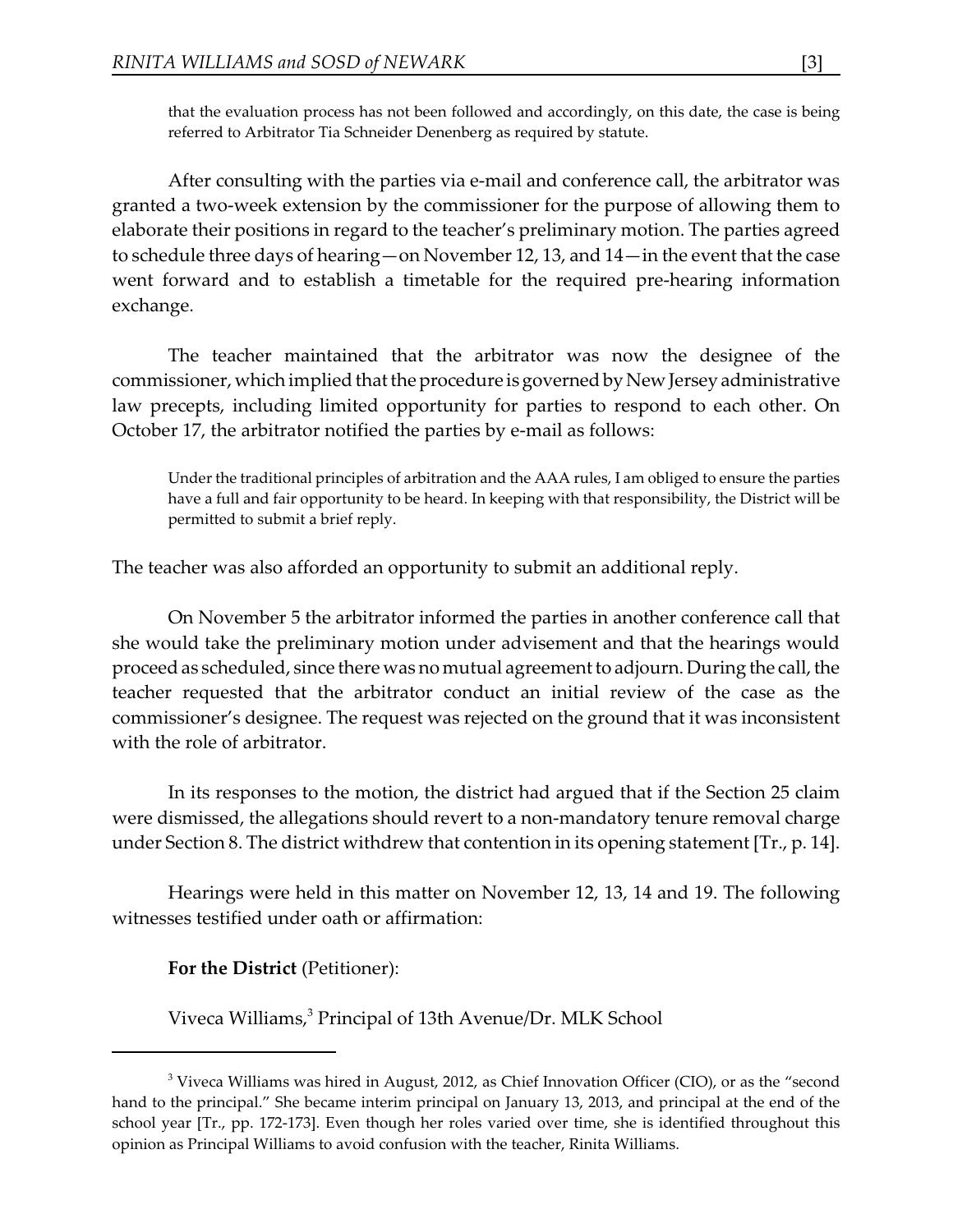Simone Rose,<sup>4</sup> Vice-Principal LaShanda Gilliam,<sup>5</sup> Vice-Principal

**For the Teacher** (Respondent)**:**

Rinita Williams,<sup>6</sup> Teacher Latifa Graham,<sup>7</sup> Teacher

At the district's request, a transcript was taken. Following the hearing (December 22, 2014), the district asked that the arbitration be held in abeyance in order to take account of an amended charge being filed against the teacher:

Please be advised that the principal of 13th Avenue School has filed an Amended Notice of Tenure Charge of Inefficiency against Respondent Rinita Williams. The amended charge includes the charge of inefficiency previously filed, served, and submitted to the Commissioner of Education; and on which you have completed an arbitration hearing; and it adds another count of inefficiency pursuant to N.J.S.A. 18A:6-1 1 and N.J.S.A. 18A:6-16.

We expect that the Amended Notice of Tenure Charge of Inefficiency will be treated as a new filing, and, accordingly, Ms. Williams will have an opportunity to respond before the charge is considered by the Superintendent and the Commissioner, prior to its referral to arbitration. We therefore respectfully request that this matter be held in abeyance, pursuant to N.J.A.C. 6A:3-5.5(b), so the Amended Notice of Tenure Charge may be properly considered in accordance with applicable statutory provisions.

The next day, the teacher signaled opposition to this motion:

The present charge before you was filed pursuant to N.J.S.A. 18A:6-17.3 (Section 25 of the Act), which applies in cases of alleged inefficiency. That is the only charge before you and no additional amended charge has been transmitted to you by the Commissioner. Therefore, the amended charge is not

 $\delta$  Rinita Williams began employment with the District in 1998 and taught at several schools. Her classes included Pre-K, kindergarten, first grade, second grade (as lead teacher), third grade, and fourth grade. She holds a K-5 Certification [Respondent Brief, p. 4]. She was a substitute teacher for three years [Tr., p. 702].

 $\mathrm{M}$ s. Graham has been employed by NPS for sixteen years, teaching in a variety of schools including five years at MLK and at MLK/13th Avenue for 2012-2013 as a first grade teacher [Tr., pp. 662-663].

<sup>&</sup>lt;sup>4</sup> This is her third year as vice-principal at 13th Avenue School. She also served as vice-principal in another Newark school for one year [Tr., p. 452].

 $^5$ Ms. Gilliam became an administrator in November, 2006, at Vailsburg Middle School and remained there when that school closed and reopened as Ivy Hill Elementary School. She went to 13th Avenue School in August, 2009 [Tr., pp. 745-746]. In SY 2012-2013 she supervised preschool, kindergarten, and first and second grades. In SY 2013-2014 Ms. Gilliam supervised grades four and five [Tr., p. 747]. She assisted Principal Mackey in training teachers in each of the five competencies in SY 2012-2013 [Tr., p. 749].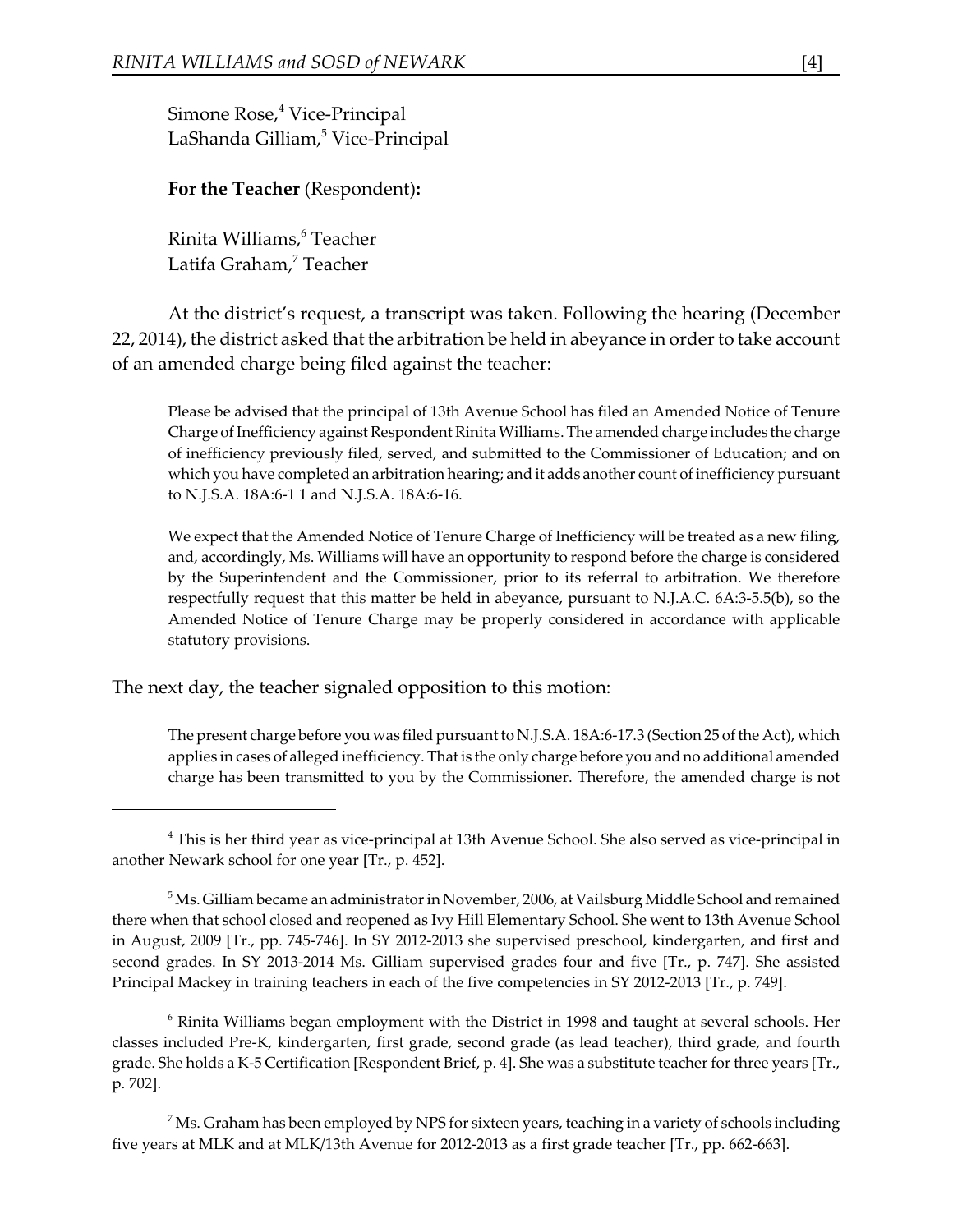relevant to the proceeding before you, is entitled to no action or consideration on your part (indeed consideration of the District's request would be grossly improper since no amended charge has been transmitted to you by the Commissioner) and the only conceivable relevance of the District's amended charge is to demonstrate that the District is keenly aware that the present charge lacks merit and should be dismissed. I also believe that the District is attempting to prevent the Respondent from being returned to the payroll, as is required after tenure charges have been pending for 120 days. Once these "new" tenure charges are filed, the District will claim that Ms. Williams should be suspended without pay again.

The District's actions are unconscionable. On the first day of the hearing, on the record, the District's counsel specifically withdrew its request that this matter be "convert[ed]" into a "non-mandatory tenure charge claim of inefficiency." (T14). And yet now, after 4 days of hearings and after the submission of post-hearing briefs, the District is attempting to amend the charge to do just that, while also asking you to refrain from deciding this case while it attempts to sneak in through the back door what it could not get in through the front. This is tantamount to plaintiff's counsel advising the trial judge after a week-long trial - while the jury is deliberating - that she has filed an amended complaint before another judge, and that therefore she is requesting that the jury be told go home. Obviously, something so absurd would never be countenanced in any court of law. Nor should it be permitted here.

As the arbitrator in this case, it is respectfully submitted that you are empowered, as is a judge, to decide all issues that arise in this matter, both procedural and substantive. Accordingly, please treat this letter as a formal motion to preclude the District from amending its tenure charges against Rinita Williams at this late date. Accordingly, and in light of the foregoing, it is respectfully requested that you issue an order restraining the District from filing any amended tenure charges against Ms. Williams, and that a decision on the pending motion to dismiss, and on all the substantive aspects of the tenure charge, issue expeditiously.

The submission of corrected transcripts, briefs and attachments was completed on December 26, 2014. The district provided scanned copies of all exhibits on a CD. In view of the complexity of the record and the time taken to complete it, the arbitrator was granted two additional extensions by the commissioner. The award became due on March 30, 2015.

On January 22, 2015, the teacher's counsel wrote the arbitrator as follows:

Today I received an email from Ms. Moore, a copy of which is enclosed, indicating that the District is filing amended tenure charges against Ms. Williams with the Commissioner of Education. I am writing to apprise you of this most recent development, as well to briefly respond to Ms. Moore's most recent letter-brief, dated January 16, 2015, in which she reiterates her request that you stay your decision and opposes Ms. Williams' motion seeking an order precluding the District from filing amended charges against her.

Based upon Ms. Moore's January 22, 2015 email, it is readily apparent that the District does not intend to wait for your ruling on Ms. Williams' motion for an order precluding the District from filing an amended charge. It is also clear that the District does not plan to move before you, the Arbitrator in this case, to amend the charge. Instead, it seeks to circumvent the law - and your authority in this case - by simply moving ahead with its plan to file amended charges with the Commissioner, despite the fact that it has no legal authority to do so. Candidly, I'm not surprised, given that each of the District's actions to date, individually and collectively, demonstrate a belief that it is above the law,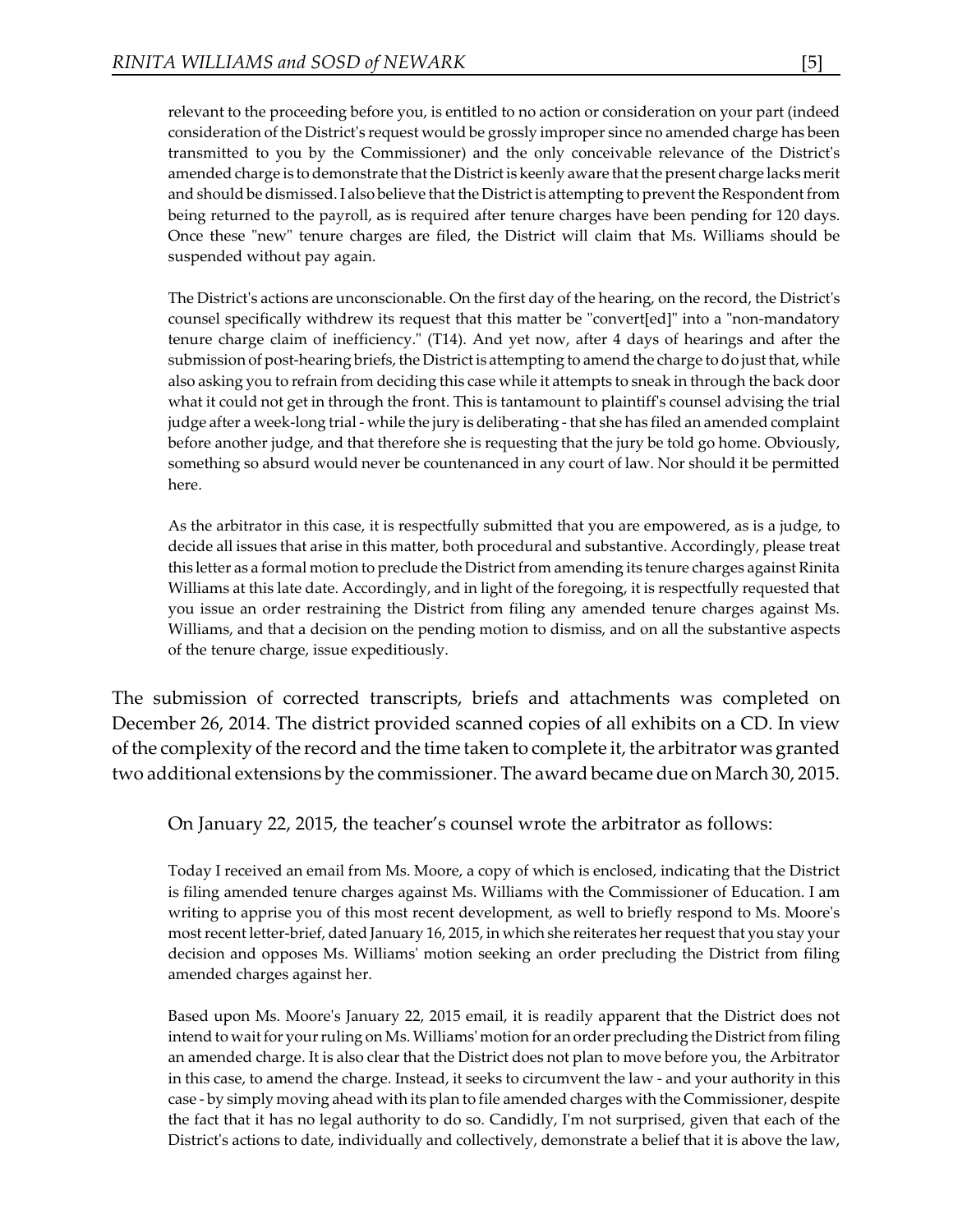and that it is entitled to do whatever it wants, whenever it wants, in pursuit of its unjust and pathological quest to remove Ms. Williams (and many others) from tenured employment.

Given this most recent development, I am reiterating my request that you issue an order precluding the District from filing amended charges against Ms. Williams. After 4 days of hearings and the filing of numerous post-hearing briefs, the record is closed. The proper time to request leave to amend would have been prior to the hearing in this matter, and such a request should have been directed to you, the arbitrator appointed by the Commissioner to dispose of this matter, who is the only person to whom such a request can properly be made. See Elkouri & Elkouri, How Arbitration Works (6th Ed. BNA) at p. 294 (citing John Wiley & Sons v. Livingston 376 U.S. 543, 557 (1964) for the proposition that when "the subject matter of a dispute is arbitrable, 'proceduralquestionswhich grow out of the dispute and bear on its final disposition should be left to the arbitrator.'"). Moreover, on the first day of the hearing, on the record, the District's counsel specifically withdrew its request that this matter be "convert[ed]" into a "non-mandatory tenure charge claim of inefficiency." (T14).

The District bizarrely claims that Ms. Williams will not be prejudiced by its amendment of the charges because "[t]he Amended Charge is based on the identical evidence that the School District presented at the hearing." (See Letter from T. Moore dated January 16, 2015 at 1). Nothing could be further from the truth. Ms. Williams undertook her defense of the charges against her within the confines of the extremely limited defenses that were available to her under Section 25 of the Act. For example, under Section 25, Ms. Williams is statutorily precluded from offering evidence that her classroom performance did not warrant the ratings she was given. Had she in fact been the subject of tenure charges brought pursuant to Section 8, she would have presented additional evidence and raised additional defenses to counter such charges. An amendment at this stage would rob Ms. Williams of her opportunity to do so. Obviously, it would be absurd to permit Ms. Williams to be prejudiced in this manner simply because the District now has buyer's remorse over its prior litigation strategy.

Moreover, as the vast majority of arbitrators have now ruled, even if the District had timely and properly moved before you to amend its charge, the amendment should have been denied as futile, as inefficiency charges can only be brought, if at all, pursuant to Section 25 of the Act. To the extent the District seeks to rely upon Henchey, Thomas, and Whitehurst, it is clear that such reliance is misplaced. These cases involved charges that were initially pled in the alternative and did not involve what amounts to unilateral action by the District amending the charge after the hearing has been concluded and the record has closed. Accordingly, these cases have absolutely no bearing on the present issue.

In light of the above, Respondent respectfully requests that the Arbitrator take swift action to preclude the District from certifying these amended charges, which, I am told, are being filed today. Such an order is necessary and appropriate, particularly since, should the Commissioner allow these amended charges to proceed, there is no guarantee that the District will not take the position - or that the Commissioner will not so find - that the amended charges should be transmitted to, and decided by, an entirely different arbitrator.

As the arbitrator in this case, it is respectfully submitted that you are empowered to take such action. Accordingly, and in light of the foregoing, it is respectfully requested that you issue an order restraining the District from filing any amended tenure charges against Ms. Williams, and that a decision on the pending motion to dismiss, and on all the substantive aspects of the tenure charge, issue expeditiously.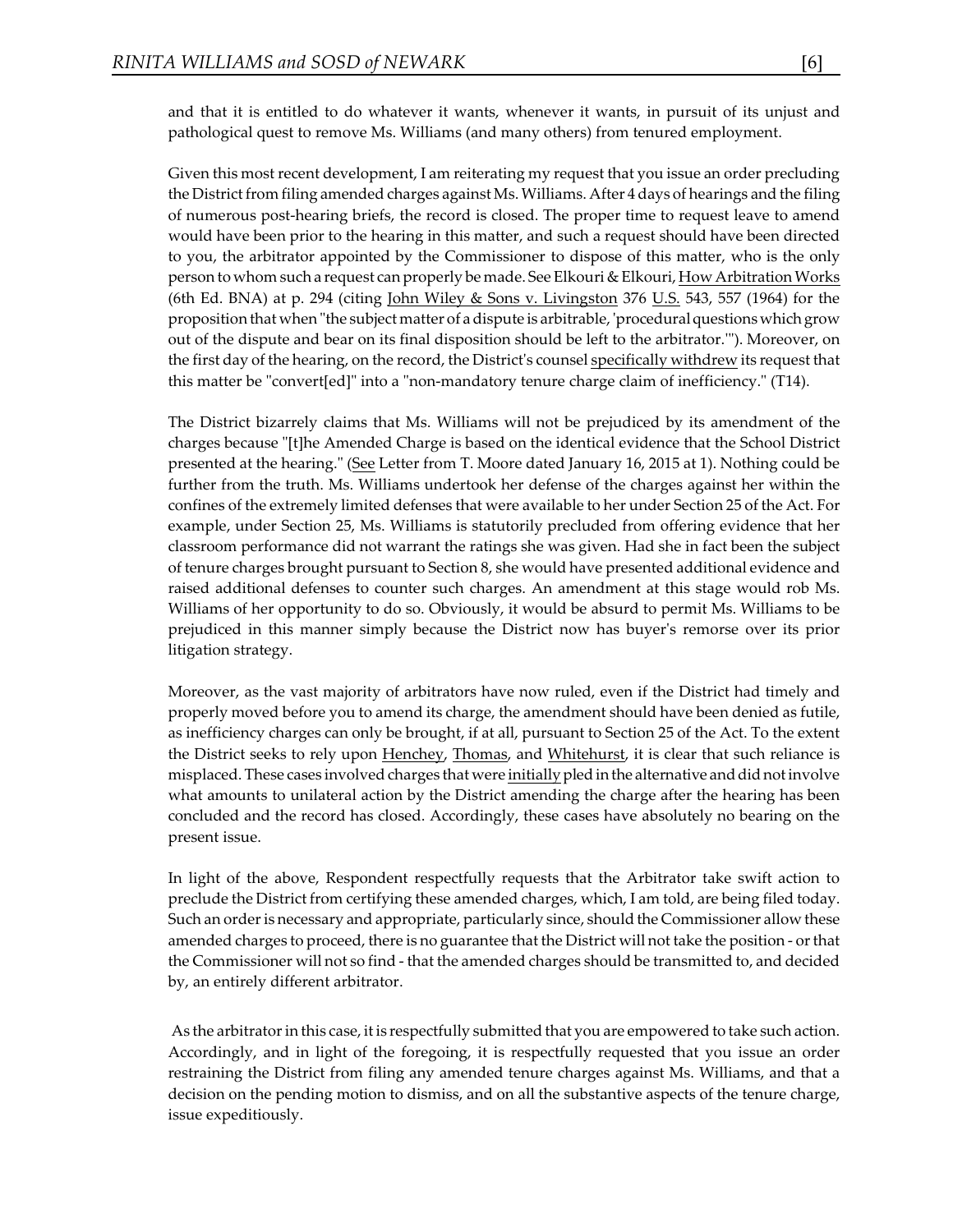On January 22-23, the district reported by e-mail that it had certified "amended" charges to the DOE and had "requested that the amended charge be assigned to you as a matter of case management." The district asked for a conference call that would include Ms. Duncan, but the teacher objected to her participation. On January 26, the arbitrator informed the parties that a conference call was unnecessary. On January 31 the undersigned arbitrator issued an interim award:

The petitioner's request to hold this matter in abeyance is denied. The arbitrator retains jurisdiction for the purposes of resolving any and all disputes regarding the tenure charges brought against respondent by SOSD of Newark for school years 2012-2013 and 2013-2014.

The arbitrator wrote the parties on February 13, 2015, as follows:

On February 6, 2015, I was notified by Ms. Duncan of the Bureau of Controversies and Disputes that I have been appointed to hear and decide a second matter involving Ms. Williams. At the same time, Ms. Duncan informed the parties that the new matter hasbeen docketed "as new charges...and which are being processed with respect to Charge Two, Section 8 inefficiency charges only, [and] are being referred to Arbitrator Tia Schneider Denenberg to handle as she deems appropriate."

Therefore, I am combining the two matters into a single case for the school years 2012-2013 and 2013- 2014. I plan to issue one decision. Each party may submit an additional letter brief of no more than 5 pages by February 20, 2015.

I also acknowledge receipt of various emails and the following documents:

- (1) Copy of letter from Genevieve M. Murphy-Bradacs to Ms. Duncan, dated February 5, 2015, enclosing a copy of Respondent's Answer to Amended Tenure Charges.
- (2) Letter from Ms. Murphy-Bradacs to the arbitrator, dated February 6, 2015, requesting that her pending motion, seeking an order barring the filing of amended charges be treated as a motion to dismiss. In support of this motion, Respondent relies upon all prior submissions, as well as the post-hearing brief.
- (3) Letter from Ms. Moore to the arbitrator, dated February 10, 2015, in response to Ms. Murphy-Bradacs' letter in No. 2 above.

With respect to No. 2, I am granting the respondent's request to consider her submission as a motion to dismiss.

By copy of this letter, I am asking the Commissioner to consider the due date for the consolidated case to be March 30, 2015, which is the extended due date of Docket No. 241-8/14.

The parties each filed a timely letter brief.

At the hearing, Principal Williams testified to the school's troubled history: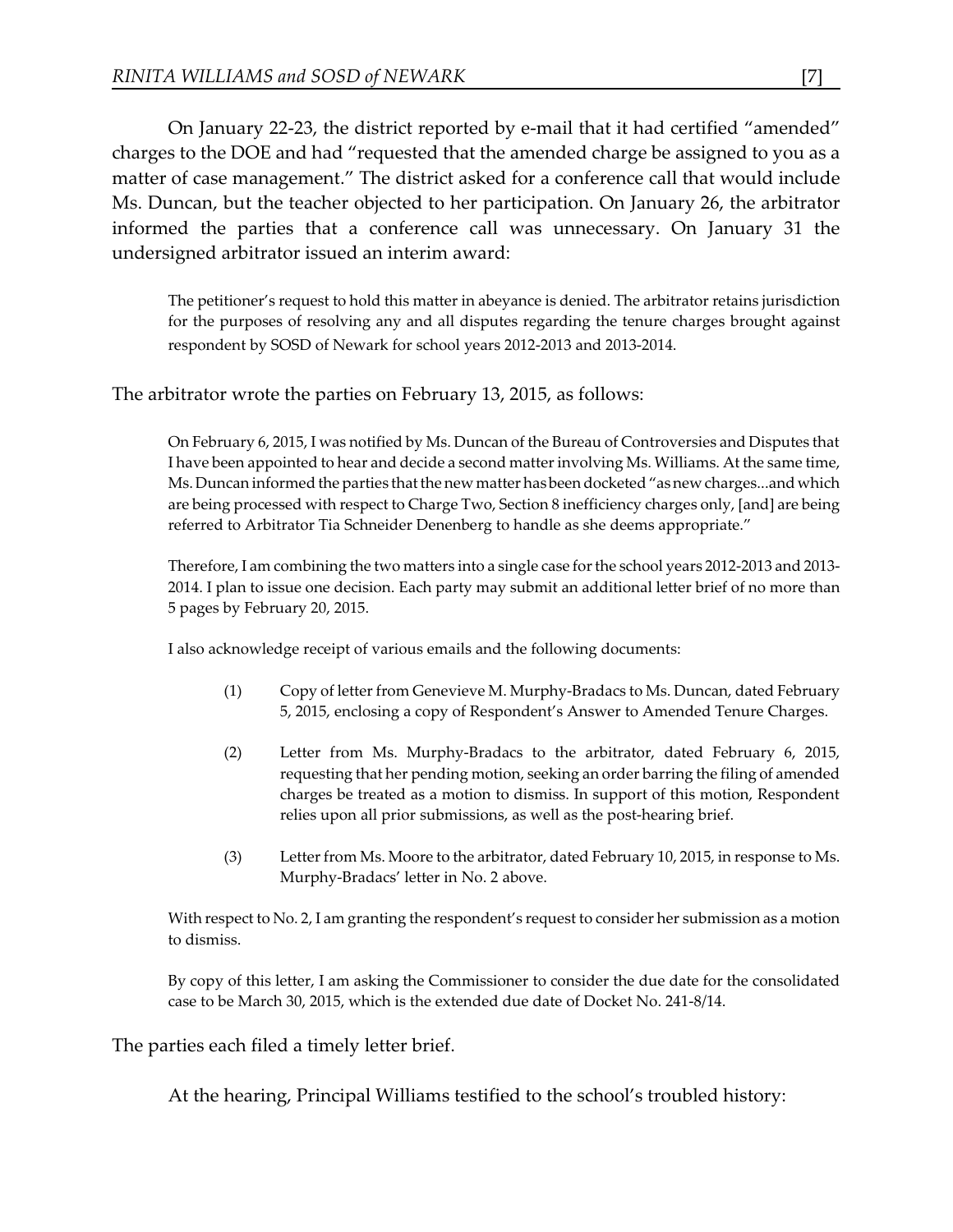It's a pre-K to eight school located in the west ward of Newark, New Jersey. When I arrived to 13th Avenue, it was known as a RENEW school, RENEW meaning that they closed 13th Avenue because  $13^{\text{th}}$  Avenue was a failing school, and they closed Dr. MLK School...because that was considered a failing school as well. The superintendent reopened  $13<sup>th</sup>$  Avenue, combining both schools, 13th Avenue and Dr. MLK School into one school [Tr., pp. 19-20].

In August, 2012, the school "had to rehire 80 percent of the teachers. They had to be new teachers that were brought to the school to impact and help improve student achievement in the school altogether" [Tr., p. 20]. The teachers were asked to work extra hours, the witness recounted, in order to augment student learning time:

...[S]tudies have shown that when students have opportunities to have after-school programs, that they are successful in their academics and they care about that, economics, and also having an opportunity to give teachers more time to teach. One of the things that we were focusing on was developing social and emotional learning for students.... [W]e implemented curriculum that helped teachers and students improve the relationshipswithinthe class among each other, among each other in the classroom, to build their relationships. In addition, we had a couple of new curriculums, such as math and focus, which was a math curriculum; expeditionary learning, which was a reading curriculum and core knowledge, which was a reading curriculum for grades K through two, and our creative curriculum program for preschool, preschool teachers as well.

We also had the opportunity to have our teachers sign something called an extended work agreement, which states that as you are working at 13th Avenue, you are committing to staying past 3:05, so basically the teachers finished at 4:05. You are committing to attending Saturday retreats.... But the goal was so that we can impact student achievement during the course of the day in academics, and in improving social and emotional supports as well [Tr., pp. 20-21].

During the entire period at issue, the students failed to perform well academically. The school needed to be "on the move or better, and we are not there as yet.... Our goal was to hire great teachers to impact and help us to move the students of 13th Avenue Dr. MLK to be future doctors, lawyers, teachers, etcetera" [Tr., p. 22]. Principal Williams estimated that there were 50 teachers, five administrators and "close to 120 staff members" at the school [Tr., p. 23]. The enrollment was "800 to 830. Our school is very transient at times, so our numbers kind of fluctuate " [Tr., p. 20]. The principal maintained that

my number one role is one to support teachers and coach teachers, and help them...with what they do in the classroom to help students. It's to help provide them professional development. It's to help them think about and reflect about their practices and what they do on an everyday basis, and to help them become highly effective and effective teachers, and to move ineffective and partially effective teachers to the next level where they're able to help students in the classroom [Tr., pp. 24-25].

In addition to that, I'm responsible for not only coaching teachers but also giving evaluations, giving observations to teachers, giving observations to my vice principal or my other administrators in the building, also providing feedback to the teaching assistants as to how they are doing in the classroom. My responsibility is also to take a look at curriculum and see how the curriculum is helping to impact instruction in the classroom, to help move students to -- so that we are a school on the move and they're better at what they're doing to be better readers, writers and mathematicians [Tr., pp. 25-26].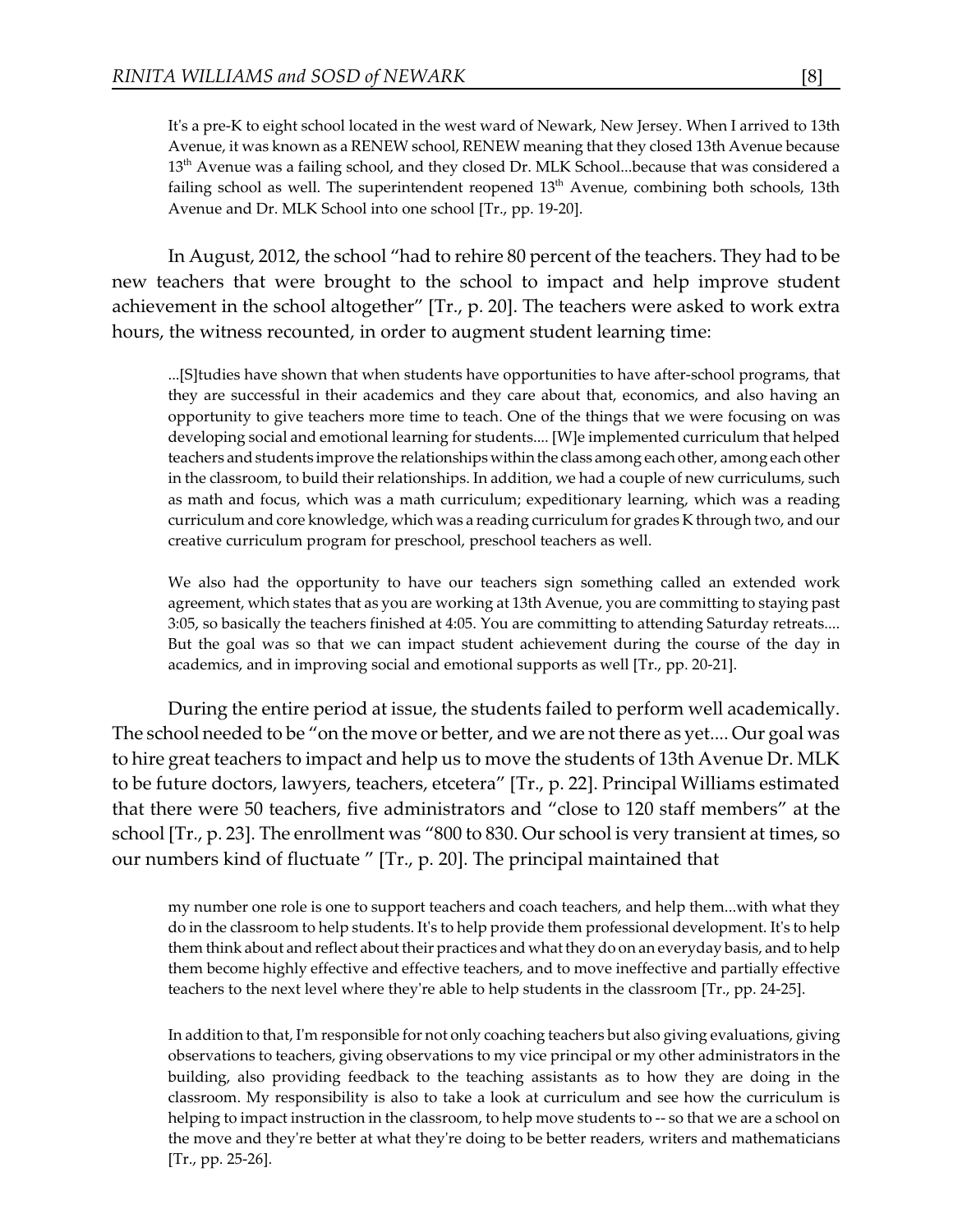At the beginning of SY 2012-2013, Principal Williams testified the NPS "Framework for Effective Teaching, Teacher Observation and Performance Evaluation, A Guidebook for Teachers and Administrators" [Joint Exhibit 60] was issued to all teachers. The guidebook

talked about what the process would be, how teachers would be observed, when would they be observed, what were the time lines as it pertains to observations, mid-year conferences, end-of-year conferences, that all teachers received, and all teachers had to sign that they received it during that time as well [Tr., p. 32].

The guidebook included the "Framework for Effective Teaching Rubric," which called for rating teachers as Highly Effective, Effective, Partially Effective, or Ineffective in five competencies:

Competency 1: Lesson Design and Focus Competency 2: Rigor & Inclusiveness Competency 3: Culture of Achievement Competency 4: Student Progress Toward Mastery Competency 5: Commitment to Personal and Collective Excellence [Joint Exhibit 60]

The first four competencies would be rated on the basis of observations conducted throughout the year. The fifth competency would reflect the teacher's cumulative performance and would appear only in the mid-year review and end-of-year evaluation. A mid-year review conference was not required but was strongly recommended as

an opportunity for the administrator to discuss the teacher's progress toward student, classroom, school, and district performance goals as well as the implementation and alignment of the professional standards for teachers.

The mid-year ratings are formative ratings, rather than summative.Themid-year ratings serve as one piece of evidence for the Annual Review Ratings and as an important element of formative feedback for the teacher.

```
[Id., pp. 22-23]
```
\* \* \*

The fifth competency rating may add points for highly effective teaching or subtract points for poor attendance and lateness. For tenured teachers one formal observation was required, followed by a post-evaluation conference within ten calendar days [Id., pp. 21- 22]. A performance review "must be completed for each teacher on an annual basis. This evaluation is a summative statement which incorporates the data and evidence gathered throughout the year" [Joint Exhibit 60, p. 23].

Administrators were trained inthe rubric before the school year began, the principal said: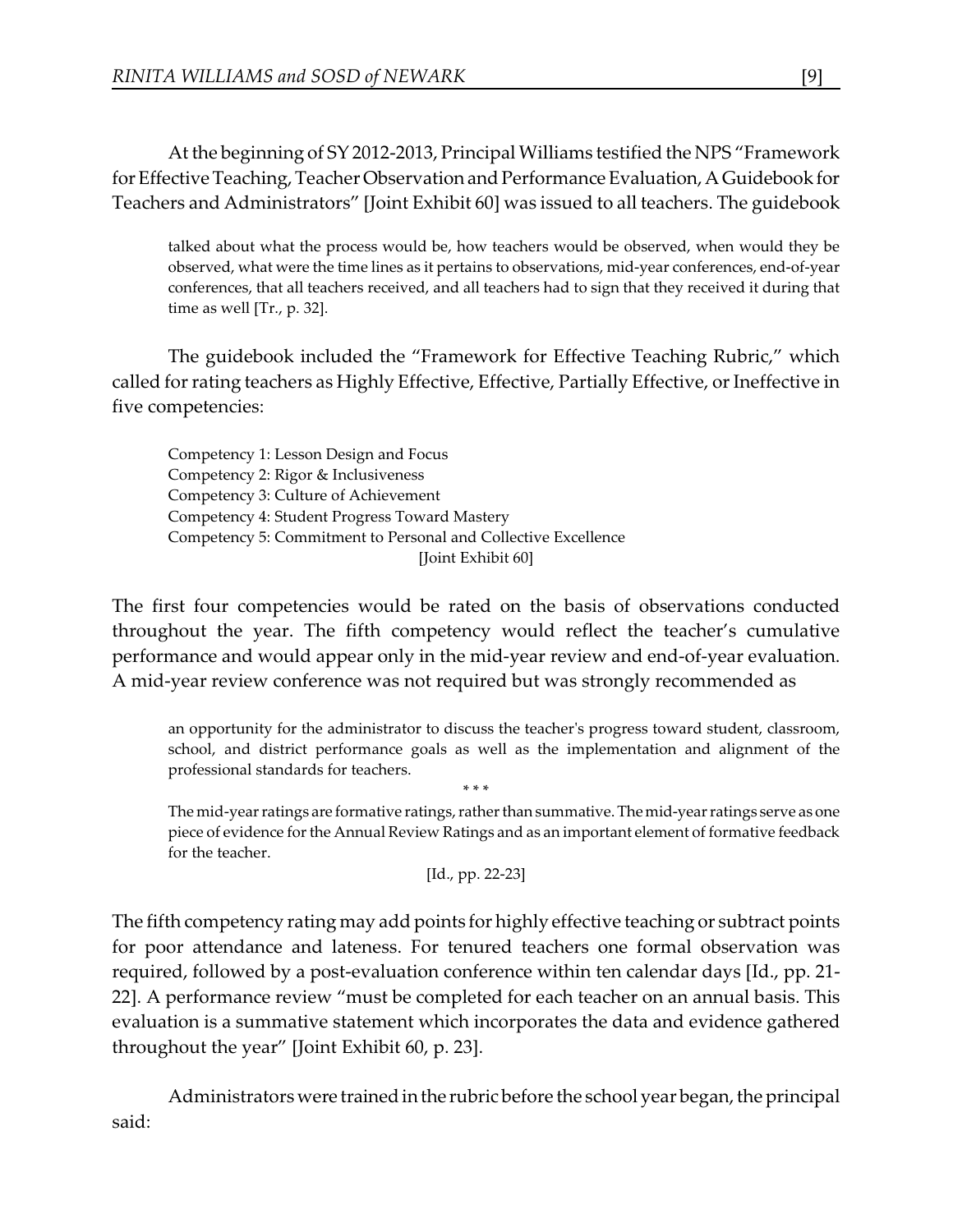...[B]etween the first week and the second week of my employment, all of the administrators in the district had to attend a professional development for three days, given by Mitch Center, who was one of the assistant superintendents in Newark Public Schools [Tr., p. 37].

Vice-Principal Gilliam said that post-observation conferences were important, because

every time a teacher is observed on a particular competency, you do sit with them at the post-conference, you're relating all your conversations to the actual rubric and things that they saw you do in that rubric and some things you need to do to be effective there. So every time you observe, you're going back to the rubric. You're going back to look at the language again; and what did I do and what can I do to make effective there? Did I do that? What was the evidence of what I did, and how can I be better? So you are constantly talking about the framework. It's the guideline to the conference [Tr., p. 757].

She also explained the significance of an announced observation and pre-observation conference, which was not required until 2013-3014:

The purpose is to plan with the teacher. Usually at a pre-conference the teacher will talk with you about a lesson she wants you to do, you can plan a lesson with them. The teacher is only required to have I think one pre-conference a school year, but the rest can be unannounced [Tr., pp. 791-792].

But the framework makes clear that struggling teachers are owed more attention:

Pre-Observation Conferences are especially recommended for:

\* \* \*

• Struggling teachers to focus on particular areas of growth [Joint Exhibit 60, p. 20, Tr., pp. 792-793]

Teacher Rinita Williams was rehired in August, 2012, as part of the school's reorganization and assigned to kindergarten. She began with a 90-day improvement plan, which was a carry-over from the previous school year, when a different evaluation model had been in place.<sup>8</sup> Principal Williams, who was then the CIO, said that "administrators" would observe to see...how she was moving student performance within that 90 days, and then determine...what their next steps would be" [Tr., pp. 43-44]. Ms. Gilliam said that only Ms. Mackey who created the plan would have the authority to determine if it was mastered [Tr., p. 811].

 $\delta$  The teacher maintains that the plan was inadequate as well as incomplete: Previously, the district had utilized the Charlotte Danielson evaluation model. According to Vice-Principal Gilliam, "there was a vast difference in [the Framework for Effective Teaching] as opposed to the Charlotte Danielson evaluation" model. The Danielson rubric focused on "the teacher and what the teacher had to do," while the Framework focused on "what the students had to do." Accordingly, it was necessary for teachers to be trained on the framework. However, Ms. Graham testified that teachers did not receive training in all of the competencies [Respondent Post-Hearing Brief, p. 6]. The 90-day plan received in evidence [Joint Exhibit 41], according to Ms. Gilliam, was incomplete and had no signature page [Tr. p. 761]. The district had provided the plan to its counsel in that form.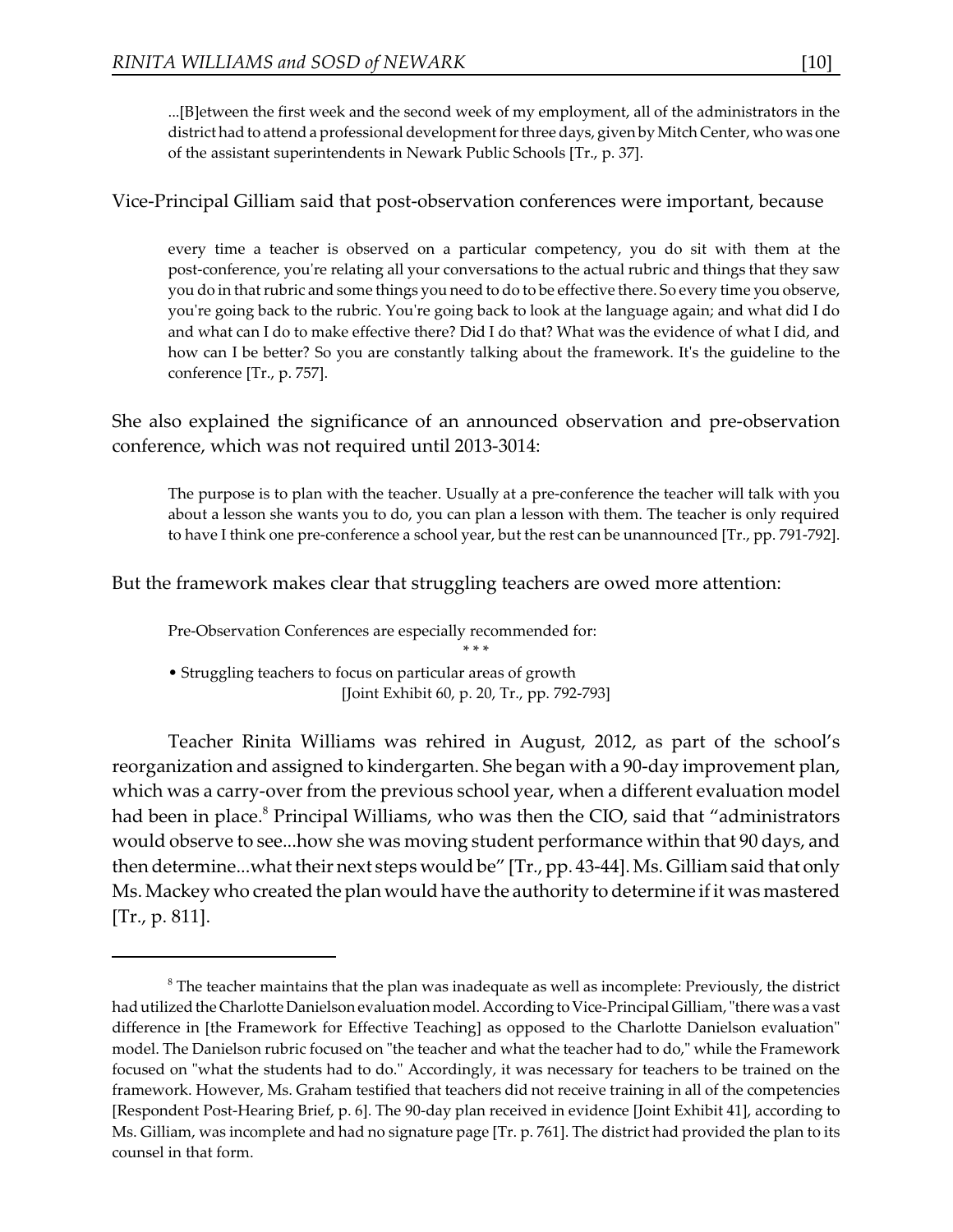Table A, below, indicates observations and evaluations of the teacher during SY 2012-2013:

| Date     | Observation<br>Type  | Evaluator                          | Rating              | Exhibit No. |
|----------|----------------------|------------------------------------|---------------------|-------------|
| 09/25/12 | Partial              | Vice-Principal Gilliam             | Partially Effective | Joint 2     |
| 11/16/12 | Partial              | Vice-Principal Gilliam             | Partially Effective | Joint 3     |
| 11/19/12 | Formal               | Special Assistant Barbara<br>Evans | Partially Effective | Joint 4     |
| 01/02/13 | Formal               | Vice-Principal Gilliam             | Partially Effective | Joint 5     |
| 06/7/13  | Annual<br>Evaluation | Vice-Principal Gilliam             | Partially Effective | Joint 6     |

**Table A—SY 2012-2013**

On January 13, 2013, Principal Mackey was terminated.<sup>9</sup> Viveca Williams assumed the role of interim principal. By the end of the school year, Principal Williams recalled, the teacher was placed in a Corrective Action Plan (CAP) developed by Vice-Principal Gilliam, because she had been rated Partially Effective in the annual (summative) evaluation [Joint Exhibit 7].

Ms. Graham, who was a first-grade teacher in SY 2012-2013, said that she did not apply initially for a position in the reorganized school but received a phone call in late August, inviting her application. She believed that the school "didn't have the proper number of teachers [and] were just calling people who were still employees on the placement list." She hesitated: "There was a lot of hearsay around the district: No, don't go there" [Tr., pp. 663-664]. After she was hired by Principal Mackey

there was like supposed to be like a two-week orientation for the school, but the majority of that two weeks was spent like looking for furniture for classrooms. The classroom I was assigned to was formally a world language class. I had to get rid of all materials, find tables and chairs for my students. I taught first grade at Martin Luther King. It was told to us if we were assigned to the 13th Avenue School, that the materials we had already would more than likely follow. But when we got there, we couldn't find the materials. We looked all in the basements. We couldn't find them.... I thought they would be somewhere at 13th Avenue School. I thought it's a good fit for me to go there because now I'll have the first-grade materials, but they were not there.... I was left with a classroom that didn't have any age-appropriate materials. The only things that I had that were age appropriate were the things I had, you know, just from my years of teaching, things I had in my basement. Basically, I had to bring in all the supplies that I needed [Tr., pp. 664-665].

<sup>&</sup>lt;sup>9</sup> December 1, 2014, e-mail from district counsel to the arbitrator and teacher's counsel.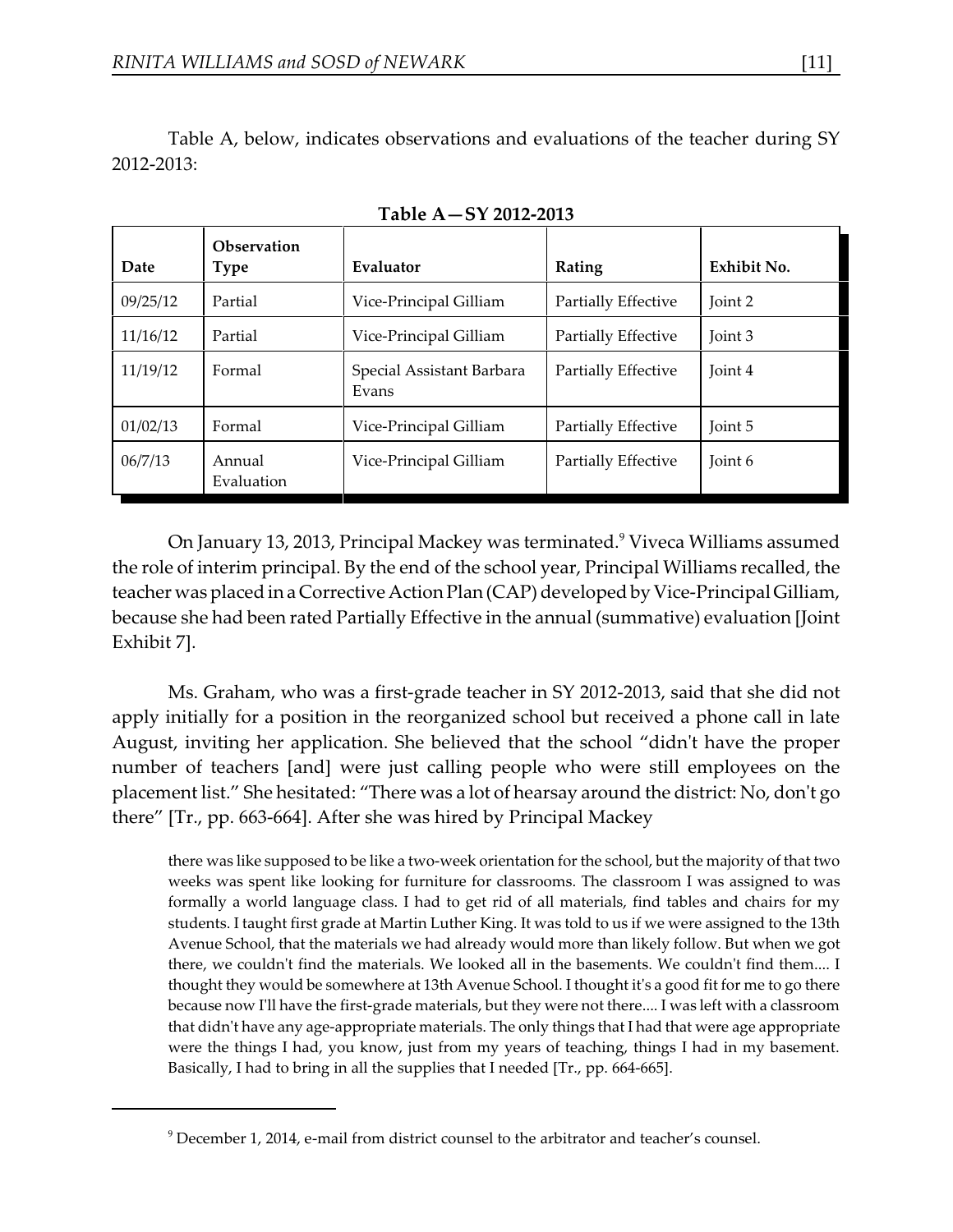# Other teachers experienced similar difficulties, according to Ms. Graham. A co-worker's classroom

was used as a storage room, and like I actually helped her move...the old, big file cabinets and furniture. We were actually moving the furniture ourselves. And then...we didn't have any curriculum materials....In this summer,for two days, they sent the K to two teachers [to] start training for Core Knowledge. We were told this was the program that the district was going to be utilizing for literacy. However, when we returned to the school, we were told this school will not be utilizing that program.... Over the course of the next couple weeks, we saw the materials in the building for the Core Knowledge, but we were not given access to that. Instead, we were given a list. We were given a two-page list. It was e-mailed to us with random topics. We were told spend two weeks on one topic. It was like a skill and strategy; two weeks on a skill, one week strategy, vice versa.... [T]here was nothing to go with it. You had to go online and research. And the same thing for the math. The district had adopted Everyday Math, but we didn't have any tools. We were told use the Common Core standard, and while we know that textbooks are not...used not like a Bible, you use them as a supplemental resource, we had nothing to go with. Everything was Googling topics and trying to figure out what went with the topics. Some of the topics, when we would Google them, you would find material, it would say this is usually a skill that is not taught at the first-grade level...they were very obscure. And this is expected from pre-k...all the way to eighth grade. So whatever pre-k three was doing, first grade, second grade, all the way to eighth, she wanted the same skills and the same strategy taught. At some of these levels, you can't even find materials for these skills and strategies. Some of them, we didn't have a clear understanding [Tr., pp. 665-667].

# Ms. Graham found the process frustrating, because

you didn't really know what to do. Then when you would do the lesson plans, you know, it became to the point you would do them and then it's, like, not right. We would submit them to our immediate administrator. We were told we weren't doing them correctly. And then we were told to do them again when the next set would be due, and we were asked to do them a month in advance. It became [very] frustrating to complete that much work, and you didn't have resources. A lot of times we didn't get our prep periods or we would miss our prep periods, so you would find yourself at home, you're up all night. Very stressful. Some teachers after the Christmas break didn't even return. Some teachers left before the Christmas break. It was a constant turnover of teachers. Even within our team, one teacher who had been with the district several years, she quit like maybe in November, so it was very frustrating for teachers at that school [Tr., pp. 667-668].

# Ms. Graham also testified that Principal Mackey brought in her own curriculum:

...a reading foci which focused on a skill of the week and a strategy of the week. So for instance, you had to talk about main idea, characters, setting, the synthesis, the various things that dealt with literacy and actually implement it into stories with your students and create your own lesson plans [Tr., p. 607].

### She was forced to find materials on the Internet:

We had to rely on pulling from the internet, pulling lesson plans and utilizing the books that we may have had in our classroom to correlate with the type of skill or strategy that we were focusing on. Say, for instance, it was "The Three Little Pigs." We would talk about -- we were dealing with setting.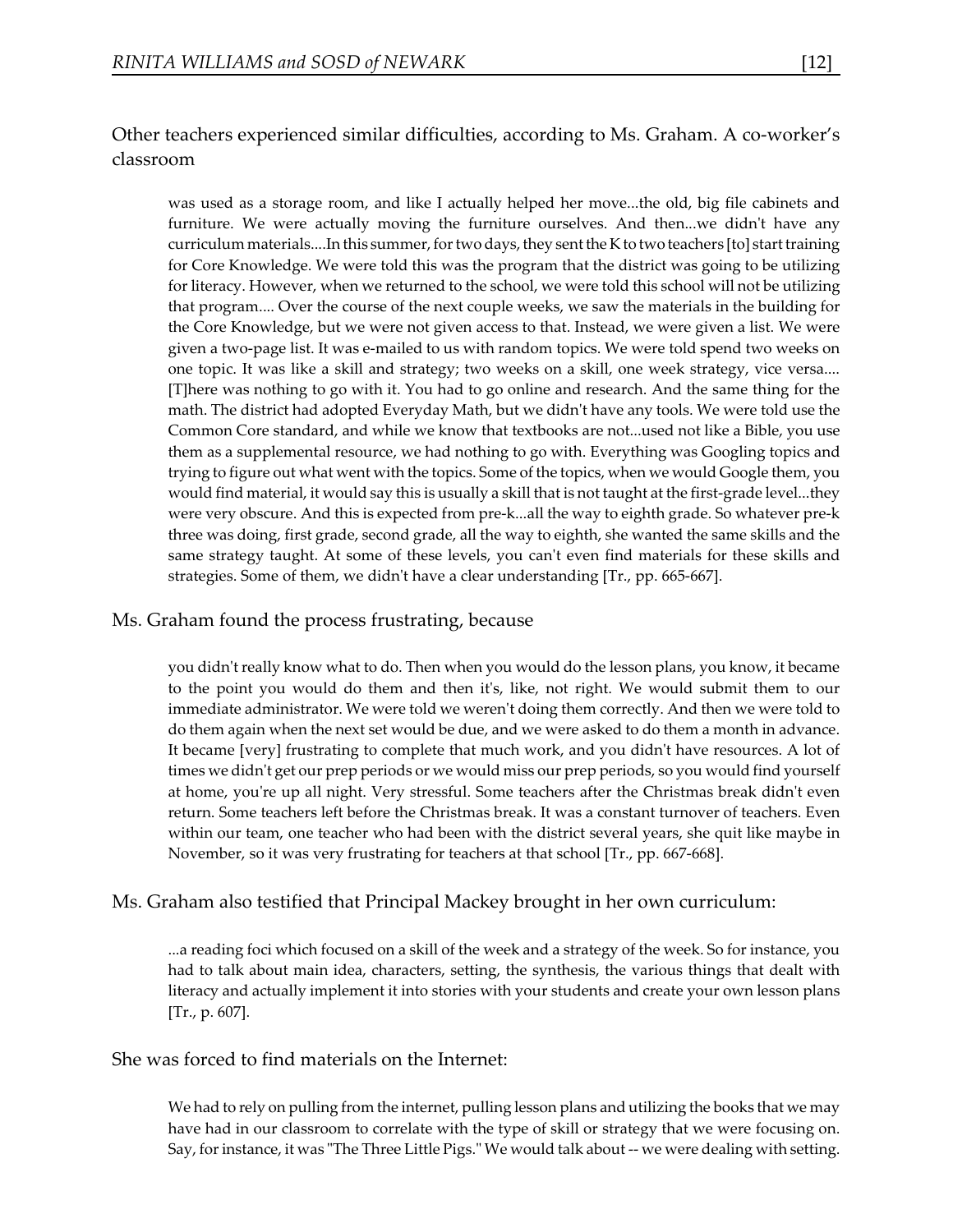We would review the setting of the story, characters, location, plot, various things of that nature, so...we were almost curriculum developers ourselves [Tr., p. 609].

Other NPS schools had implemented Core Knowledge atthe beginningofthe school year. In January, when Principal Mackey departed and Viveca Williams became interim principal,

all the materials we were denied access to, they showed up. The math curriculum, we got the Everyday Math books. We got the Core Knowledge. We started to get the Core Knowledge units. And what was interesting is that our school...had a different pacing than the rest of the district's because we were so behind the other schools. So like some of the topics we actually had to skip over because our kids weren't going to get the chance to be exposed to those topics because we missed so many months of the program.... It's...what every first grader should know and every third grader should know.... [W]hat they did in kindergarten will connect to first, it was a new program, but -- or what they did in the first domain might come in handy in the third domain. But we had to skip. They went through and they picked out the ones probably my kids skipped and the kids could still move through, because our pacing definitely would be different from the rest of the district [Tr., pp. 669- 670].

Ms. Rinita Williams said that the materials were gradually distributed to teachers , but that there was not enough to go around:

We were able to get boxes that were stored in the basement of the school or found containing the resources, workbooks that we needed to implement this Core Knowledge, that everyone in the district kept talking about.... It took a very long time. Due to the fact that there were two instructional specialists, if I can remember, that were just really literally rolling a cart around to each classroom. We had to sign for them.... [W]e had to share a lot of the materials. We were short a lot of things, so we didn't have full what they call full resource kits [Tr., pp. 610-611]

Ms. Graham recalled receiving some training in the Framework for Effective Teaching during the school year but understood that other schools had more extensive training in August, 2012:

I remember at 13th Avenue, like once, when that first-week period...2012-2013, we started...to discuss it at one staff meeting, but then we never discussed it anymore. We never discussed it. We never - even within a framework, I never received my observation back from my immediate supervisor, so we never discussed, like, where I was and how it fit into the framework. I think we only got to it in a staff meeting. We only focused on the first domain, $10$  and then I don't think we discussed it anymore.... But I do know that a lot of other teachers in the district stated that they went to a big formal training, but we had no knowledge of that training at 13th Avenue School.... We were never given those training dates [Tr., pp. 671-672].

She attended training on competency one, conducted by Ms. Mackey and Ms. Gilliam in the media center. However, "on some of the training days, the K to two teachers, we were not there because we were sent to the district for the Core Knowledge" [Tr., 673-674].

 $^{10}$  Under the previous evaluation plan competencies were referred to as domains, according to Ms. Gilliam [Tr., p. 761].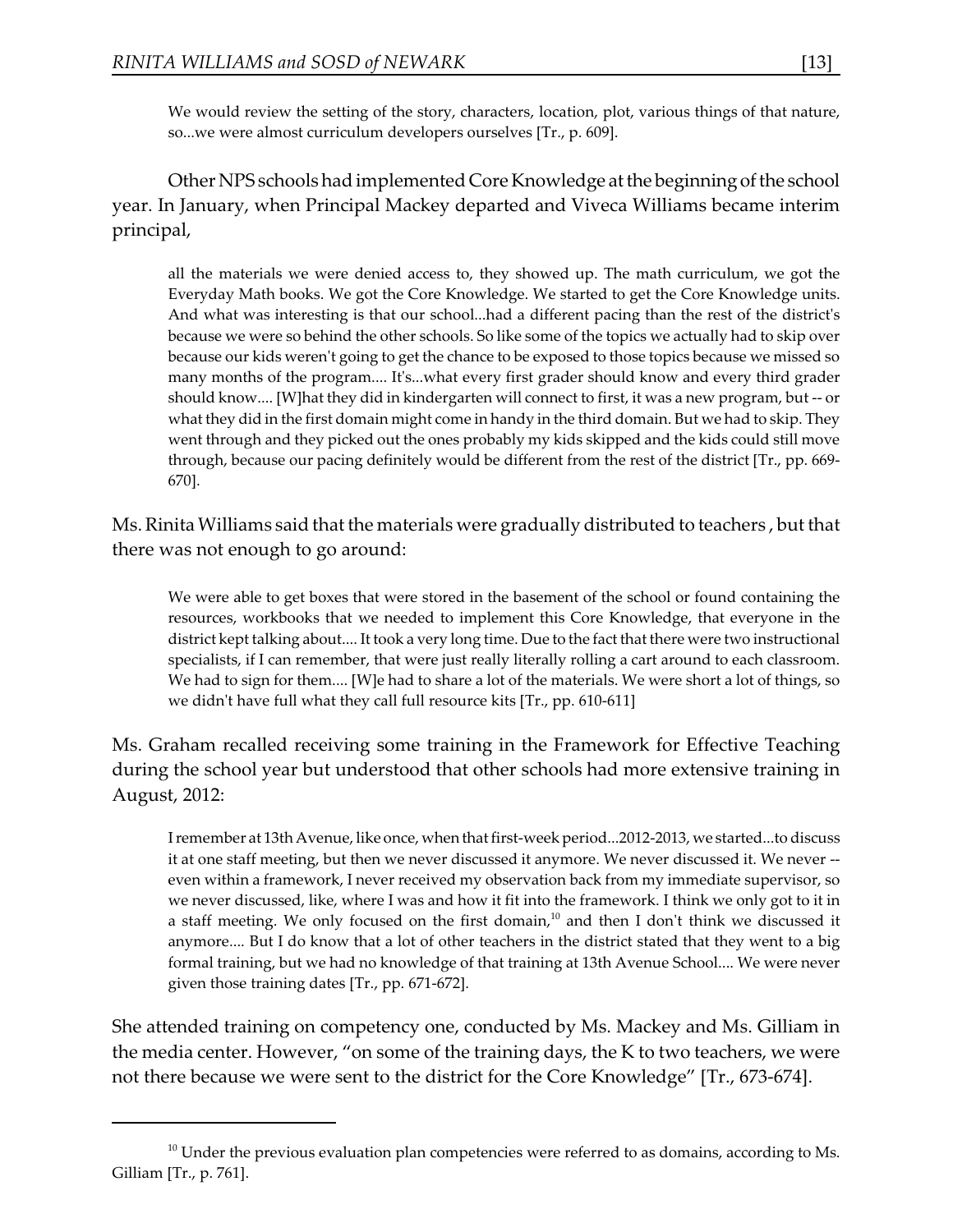# Ms. Gilliam explained that

Core Knowledge is a curriculum that is Common Core aligned.... But the goal, as a state is, that teachers are well-versed in the Common Core standard, and they can read a standard and apply instruction without heavily being based on the curriculum. Any curriculum used has to be Common Core aligned, so Core Knowledge was a new curriculum because the prior curriculums were not Common Core aligned, so it's a Common Core aligned curriculum [Tr., p. 815].

\* \* \*

Ms. Mackey was adamant about teachers becoming well-versed in the standard. She wanted them to learn the standards verbatim and learn how to read them and apply practices. Because in this state, there are assessments that have to be given to scholars when they get to third and fourth grade, and there's certain Common Core standards that have to be mastered and taught. And if you're following the curriculum step by step, you may not necessarily cover all of the standards, so you go to the standards to pick what lessons you're going to teach. If they happen to appear in the curriculum, that's fine, but you are relying on the standard, not so much the curriculum. And if you don't know the standards all the way, you might be inclined to rely heavily on the curriculum and you have to base everything statewide on the standard first and only. The curriculum is a resource for it, and it will help you, but you have to know the standards. You have to know the standards [Tr., pp. 816- 817].

In SY 2013-2014 a revised framework was adopted to take account of new regulations as well as the district's experience in the prior year. A mid-year review was required for teachers who were subject to a CAP:

#### **Pre-Observation Conference (required for at least one observation)**

Announced observations may start with a pre-observation conference; at least one announced observation each year must have a pre-conference. The pre-observation conference should occur within seven days before an observation. We recommend that for non-tenured teachers and teachers with a CAP, this pre-observation conference take place before a long observation. During this conference, the teacher and observer discuss the planned lesson, including lesson objectives, instructional strategies, anticipated outcomes, assessments such as quizzes and tests, resources, unique class characteristics, specific areas of growth to look for, etc. During this pre-observation conference, the observer can ask guiding questions to help the teacher consider the planned learning experience or suggest possible alternatives to enhance the lesson before it is delivered.

Teachers may upload artifacts such as their lesson plan in the BloomBoard system prior to the preobservation conference. The most important questions to answer ina pre-observation conference are:

- Is the teacher clear on what students should know and be able to do by the end of the class?
- Are the strategies and objectives aligned to the standards?
- Are the strategies the teacher is planning to use likely to ensure student mastery?
- How will the teacher know whether the students mastered the content?
- Has the teacher considered all students in the planning?
- Is there anything in particular the teacher would like feedback on as part of the observation?

\* \* \*

#### **Post-Observation Conference (Required)**

Following an observation—whether long or short, announced or unannounced—the observer must meet with the teacher to reflect on the lesson together. This reflection process is the centerpiece of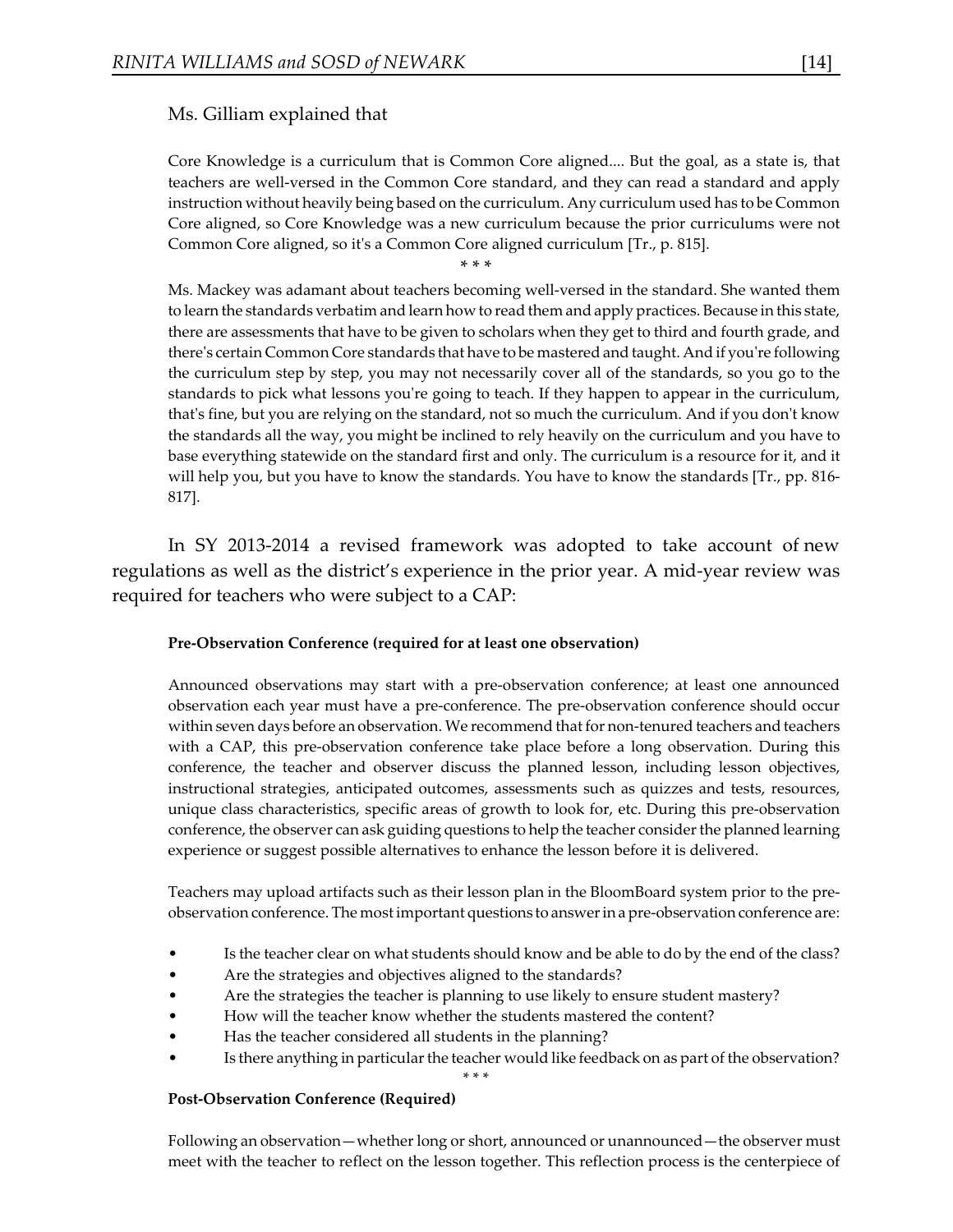professional growth, refinement of instruction, and continuous improvement. The post-observation conference must take place within 10 teaching staff member working days after the observation (though it is recommended within 3 days of the lesson in order to provide timely feedback). [Joint Exhibit 61, pp. 19-20, 23]

# BloomBoard was introduced as

a fully-functional performance evaluation and professional development management platform. BloomBoard is a web-based tool that allows schools to keep track of goal-setting documents, short and long observations, mid-years, and annual evaluations all in one place online. Every teacher and school administrator in the district will have a BloomBoard account and will be logging in to the system on a regular basis [Joint Exhibit 61, p., A.10].

BloomBoard also automatically alerts teachers to scheduled conferences, such as a preobservation conference with an evaluator [Tr., pp. 144-146].

Teacher Williams was assigned to a first-grade class, the principal testified:

She told me [in SY 2012-2013] she wanted to remain at 13th Avenue, and she was interested in an upper grade, and she asked me if she could teach second grade. We didn't have any vacancies for second grade. I had some for first grade, and I said, "It would be great if you could go to first grade."... [H]er classroom was a beautiful classroom that was set up. It was a classroom that was set up that if I had my child, just bringing my child in was very warm, engaging, and that's something that was amazing that she was able to do, bulletin boards, you know, set up beautiful for children, and really, they were great. Hearing her ask that question, I said, you know, "I want you to go to first grade," and she said she wanted to go to first grade as well. [Tr., pp. 45-48].

Table B, below, lists observations and evaluations of the teacher during SY 2013- 2014. Because there were four changes of assignment during the year, as well as a workers' compensation absence and other periods of disability, those factors are included for context.

| Date     | Event                                                                                                       | Evaluator           | Rating              | Exhibit No.                  |
|----------|-------------------------------------------------------------------------------------------------------------|---------------------|---------------------|------------------------------|
| 09/19/13 | Formal Observation<br>and Post-Observation<br>Conference                                                    | Vice-Principal Rose | Partially Effective | Joint 9                      |
| 10/06/13 | Off the job ankle injury - Intermittent FMLA leave and 504<br>accommodation (limited walking, elevator use) |                     |                     | Tr., pp. 635-636,<br>643-644 |
| 10/09/13 | Observation Followup                                                                                        | Vice-Principal Rose |                     | Joint 10                     |
| 10/22/13 | Formal Observation                                                                                          | Vice-Principal Rose | Ineffective         | Joint 11                     |
| 10/28/14 | Post-Observation<br>Conference                                                                              |                     |                     |                              |
| 11/18/13 | Reassigned to teach social studies and science to first-grade class                                         |                     |                     | Tr., pp. 675-676             |

### **Table B—SY 2013-2014**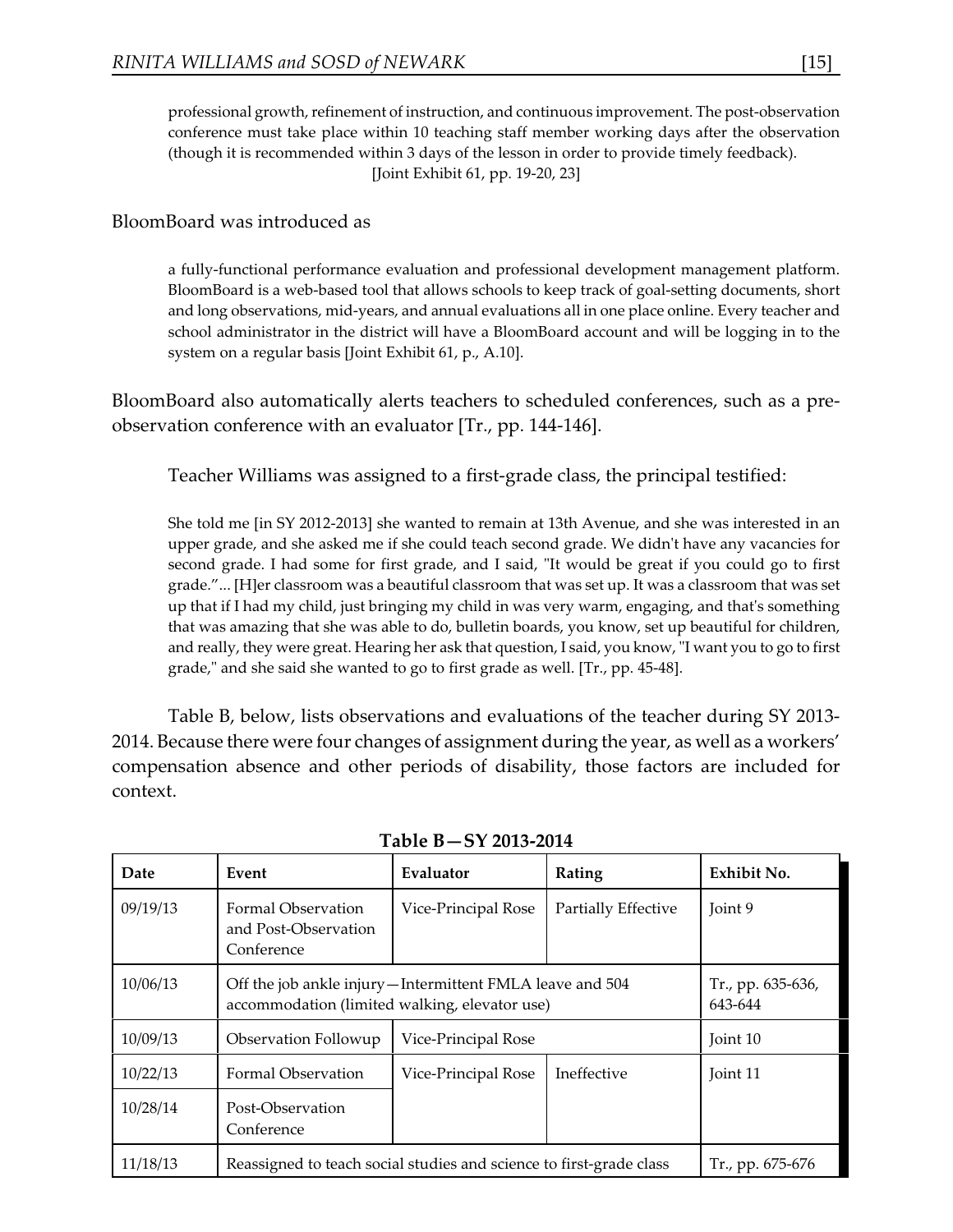| 12/10/13                                              | Reassigned to teach reading and math to at-risk $8th$ -grade class two<br>periods a day (Not certified for 8 <sup>th</sup> grade). Four periods daily first-<br>grade social studies and science (effective 12/11/13). | Respondent 36.a    |                     |          |
|-------------------------------------------------------|------------------------------------------------------------------------------------------------------------------------------------------------------------------------------------------------------------------------|--------------------|---------------------|----------|
| 12/11/13<br>(Shown as<br>$12/12/13$ on<br>evaluation) | <b>Short Observation</b>                                                                                                                                                                                               | Principal Williams | Partially Effective | Joint 12 |
| 1/13/14<br>(shown as<br>1/13/16                       | Post-Observation<br>Conference for Dec. 11                                                                                                                                                                             |                    |                     |          |
| 01/15/14                                              | Reassigned guided reading K, $4th$ and $5th$ ; also two periods daily $8th$<br>grade guided reading                                                                                                                    | Tr., p. 678        |                     |          |
| 01/31/14                                              | Mid-year review                                                                                                                                                                                                        | Principal Williams | Ineffective         | Joint 13 |
| 03/03/14                                              | Injured by 8 <sup>th</sup> grade student                                                                                                                                                                               | Tr., p. 648        |                     |          |
| 04/30/14                                              | Return to work (last three days intermittent FMLA, remainder<br>workers' comp)                                                                                                                                         | Joint 39           |                     |          |
| 04/30/14                                              | <b>Short Observation</b>                                                                                                                                                                                               | Principal Williams | Partially Effective | Joint 14 |
| 05/15/14                                              | <b>Annual Evaluation</b><br>and Post-Observation<br>Conference for April<br>30                                                                                                                                         | Principal Williams | Ineffective         | Joint 16 |

An observation was conducted on September 19, 2013, by Vice- Principal Rose, who was responsible for the first grade. Evaluated on the first four competencies, the teacher received six points, which amounted to an overall rating of Partially Effective. A postobservation conference was held the same day. When the vice-principal and the teacher signed the evaluation, on September 23, the teacher was placed in a revised CAP. The program became more focused, the principal said, because the district "got smarter...it really talks about what are the action steps that you're going to use in order to support the teacher" [Tr., p. 55]:

[W]e're looking at what the teacher's action steps are going to be, and how will the administrator support her in achieving those at that time, and what will be the metrics that will be used. So we learned that it is better to be more concise, because if we give a teacher that we know requires a lot of support so many things to work on, she's not able to identify what the primary areas is that she needs to work on, so that's why we developed another CAP in the beginning of the school year [Tr., p. 54].

A second formal observation was conducted on October 22 by Vice-Principal Rose. The teacher was awarded only four points, which translated into an overall rating of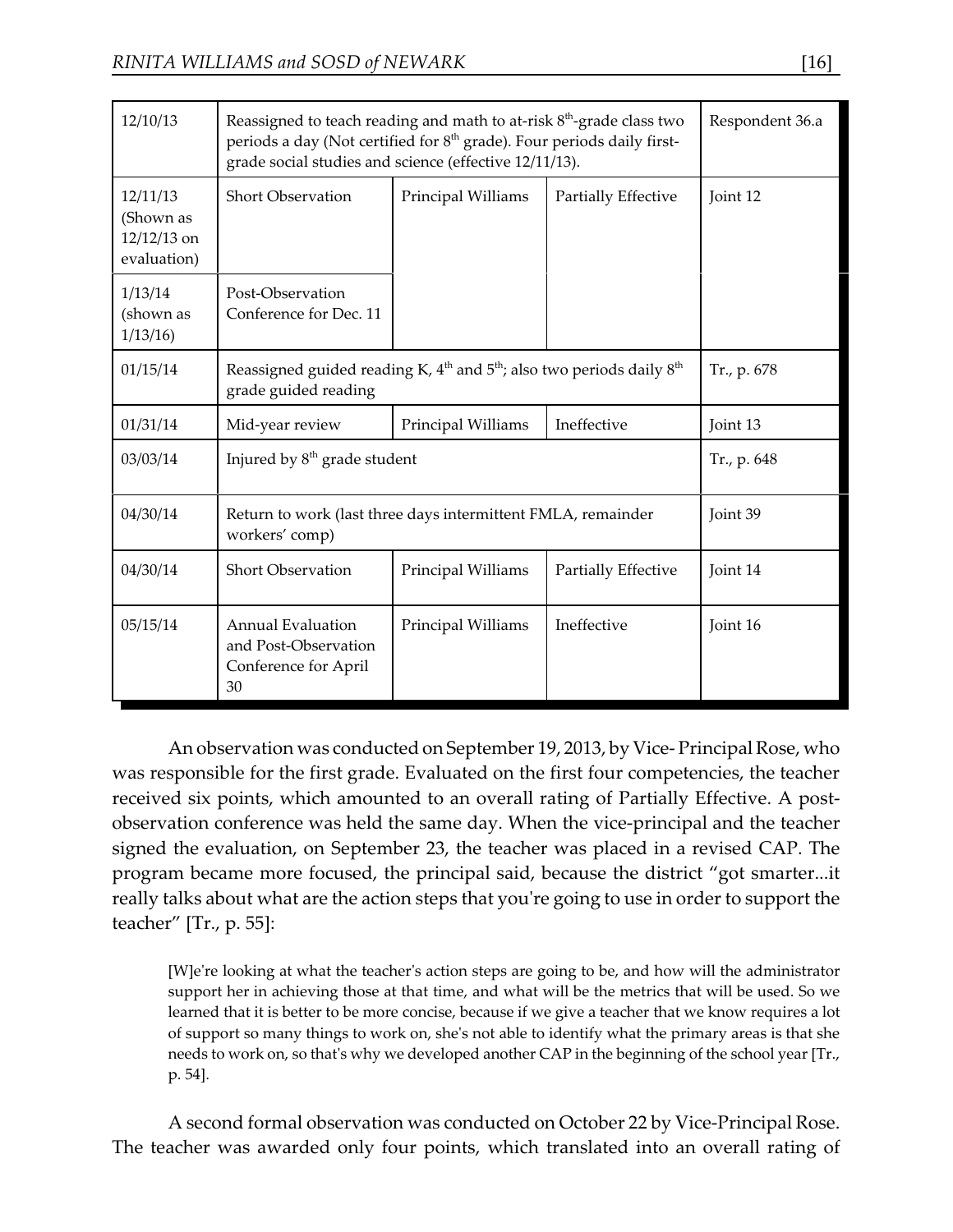Ineffective [Joint Exhibit 11]. The teacher attended a post-observation conference with the principal and vice-principal on October 28. A few days later (November 1), the teacher requested in writing a transfer to another school:

The school is not a good "fit" for me. I am unable to receive a fair and objective evaluation. This has now become uncomfortable for me and my career. In addition, my 504 accommodations have not full[y] been met at my school and has caused a physical setback in my foot healing completely. [Joint Exhibit 31]

Neither of the two administrators was immediately aware of the request, because transfer is normally a human resources function of the central office. Principal Williams said, "I was not informed that [the teacher] was requesting a transfer from the school. She never asked or said anything to me to release her from the school at any time" [Tr., 84].

Principal Williams described the support given to the teacher:

[W]e had embedded once a week professional development and coaching, where they actually came into classrooms and gave feedback to teachers on the different areas where they needed to be improved upon....But my master teacher would go in and offer supports, and also...do demonstration lessons for the first grade teacher.... She did demonstration lessons in the new CK curriculum.... Core knowledge curriculum, showing them how they can become more effective in the rubric. So as a school, we identified there were two competencies we needed to work on as it pertained to teacher performance. We needed to work on questions and tasks, rigorous tasks for our students in all areas, and then also how do we provide feedback and ensure that students are mastering the objective and mastering the grade level content that you're providing for them. So at this particular point, my coach went in, Miss Rose went in to observe and give support on things that she needed to do. At this time, there were different things that were reported to me and different things that I saw. It was reported to me that they would walk into a classroom and Miss Williams was on the phone. Children were running all over the classroom. They were not engaged in a morning meeting, which we've told all teachers that your morning meeting needs to be complete by nine o'clock. We've opened the school earlier so that breakfast didn't take away from morning meeting, and it was an opportunity for teachers and students to bond and learn about each other [Tr., pp. 68-70].

On November 18 the teacher was involuntarily reassigned to "provide social studies and science to two first-grade classes" [Tr., p. 67]. One of the classes was taught by Ms. Gooden, the school's math coach or master teacher. The reassignment was necessary, the principal said, "because there was no instruction going on for the first graders, and we needed to act quickly until we were able to get someone in that particular classroom at that time" [Tr., p. 68].

On December 5, the principal visited the classroom that Teacher Williams shared with Ms. Gooden [Joint Exhibit 34]:

I observed Miss Williams sitting at a desk, working in a box of some sort, and...some children were watching a movie, some kids were running around the classroom. When I came in, I asked Miss Gooden, I said, "Miss Gooden, are you leading the lesson at this time?" She said, "No, I've just pulled this child here for independent practice so that they can complete their work." When I asked Miss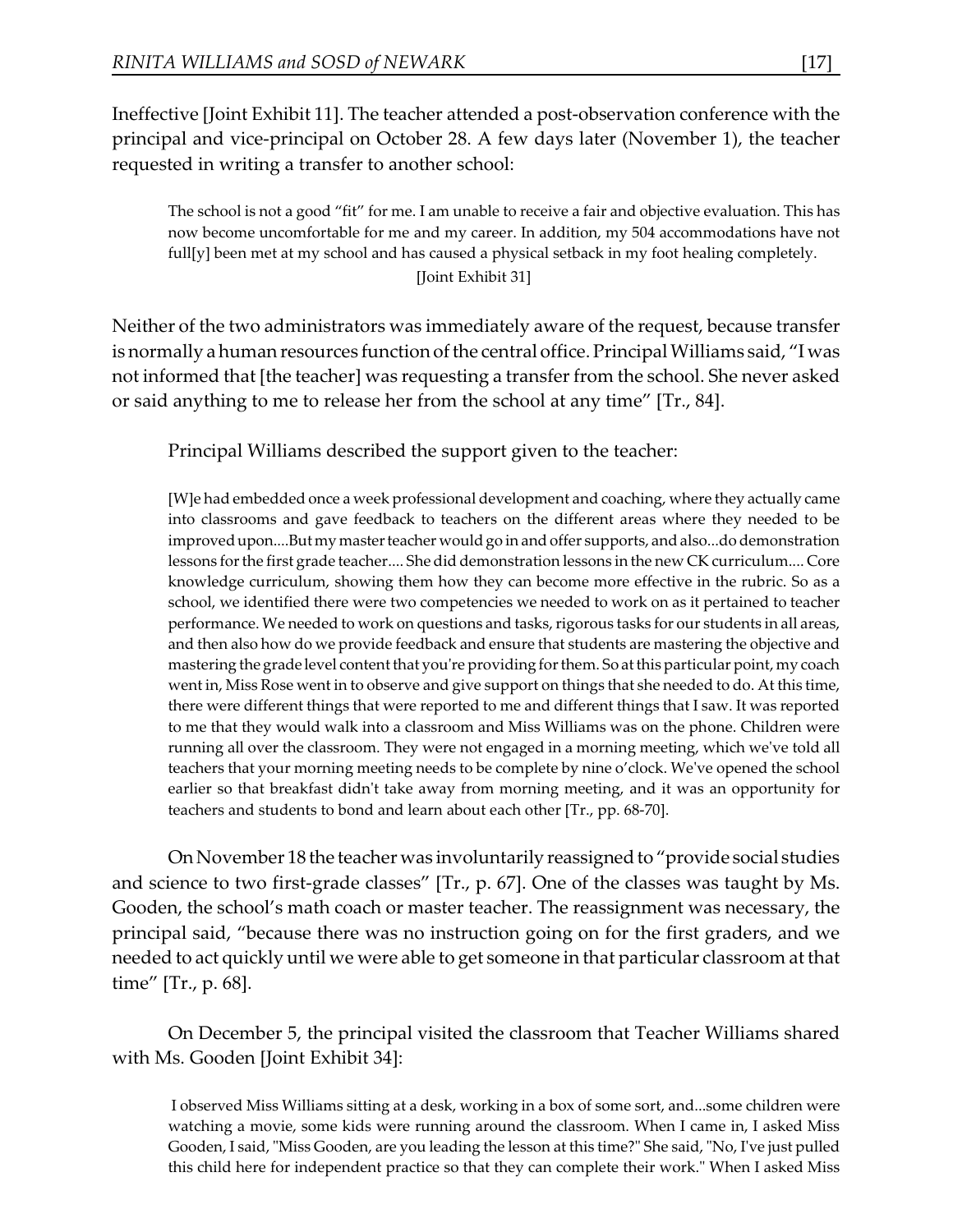Williams, she said to me, "Oh no, we made the decision," referring to her and Miss Gooden, "that we were going to split the class and I was going to teach my lesson and Miss Gooden was going to teach her lesson."...I asked Miss Gooden if this was the decision that they came to based upon what she shared with me. Miss Gooden said absolutely not, that she was providing a small group instruction. Miss Williams never said anything to her about splitting the class. So at this point, first off, all teachers know that we do not watch any movies, particularly Christmas movies.... I've said it at numerous staff meetings. I've sent emails that that is not effective practices in our building. Children can watch movies at home, they do not watch it at school, unless there is a connection that allows the teacher to provide a snippet of five minutes or less to connect to the lesson. In this case, the students were watching the movie and they were not engaged in a lesson at all at this particular time.... I wrote her up for neglect of duty because she was not instructing.... I wrote her up for conduct unbecoming for lying to the principal, because when I come in and I ask you what's taking place and you tell me that, oh, you and the other teacher made a decision to split, that is conduct unbecoming. You do not lie. And this would be the second time that she had lied to me about something she was doing inside her classroom. The first time was with the email, when she said she was doing -- she was checking -- she was doing attendance, when I could clearly see that her email was up on the screen...That was during one of my walk-throughs in the morning, and I did not write her up for that. But now this would have been the second time where she had lied to me, not telling the truth  $[Tr, pp. 84-86]$ .<sup>11</sup>

On December 10, an e-mail from Ms. Rose to Principal Williams reflected another change in the teacher's assignment. Attached was

the revised schedule for the 8th grade class that includes Ms Marlene Davis and Ms Rinita Williams. Both teachers will be assisting the lead teachers (Clanton and Ferrara) during the designated block with small group instruction: guided reading groups and project-based learning groups. Both teachers have signed for and have copy of their new schedule and will begin tomorrow 12/11/13. [Respondent Exhibit 36.a]

Although Teacher Williams lacked certification to work with eighth-grade students, she was assigned two periods a day in that capacity [Respondent Exhibit 36.b].

On December 11, the first day of the new assignment and a new schedule, the principal conducted an unannounced observation. The principal found the teacher giving a science lesson, involving beetles. The teacher had to

send the students to another classroom to go get the beetles and bring them back so she could provide this instruction to the students at this time, so it's almost last minute. I know I'm supposed to be doing social studies, but I'm not doing that. You know what, I'm going to pull this science lesson so let me send someone over. That's what's lacking and why this is not effective. But she starts off having the students list some of the things that beetles have, and the students were instructed to copy off of the chart paper. She mentions a couple of vocabulary words during that particular time. Some students drew beetles. Some students played with the dead beetles during that particular time. But at the end of the lesson, what did they take away from what they learned? What new did you teach them? What was the whole focus and premise of the lesson based upon what you were supposed to plan for them, that they're able to take away? And that is not evident in this lesson [Tr., p . 98].

 $11$  The teacher was never charged with conduct unbecoming.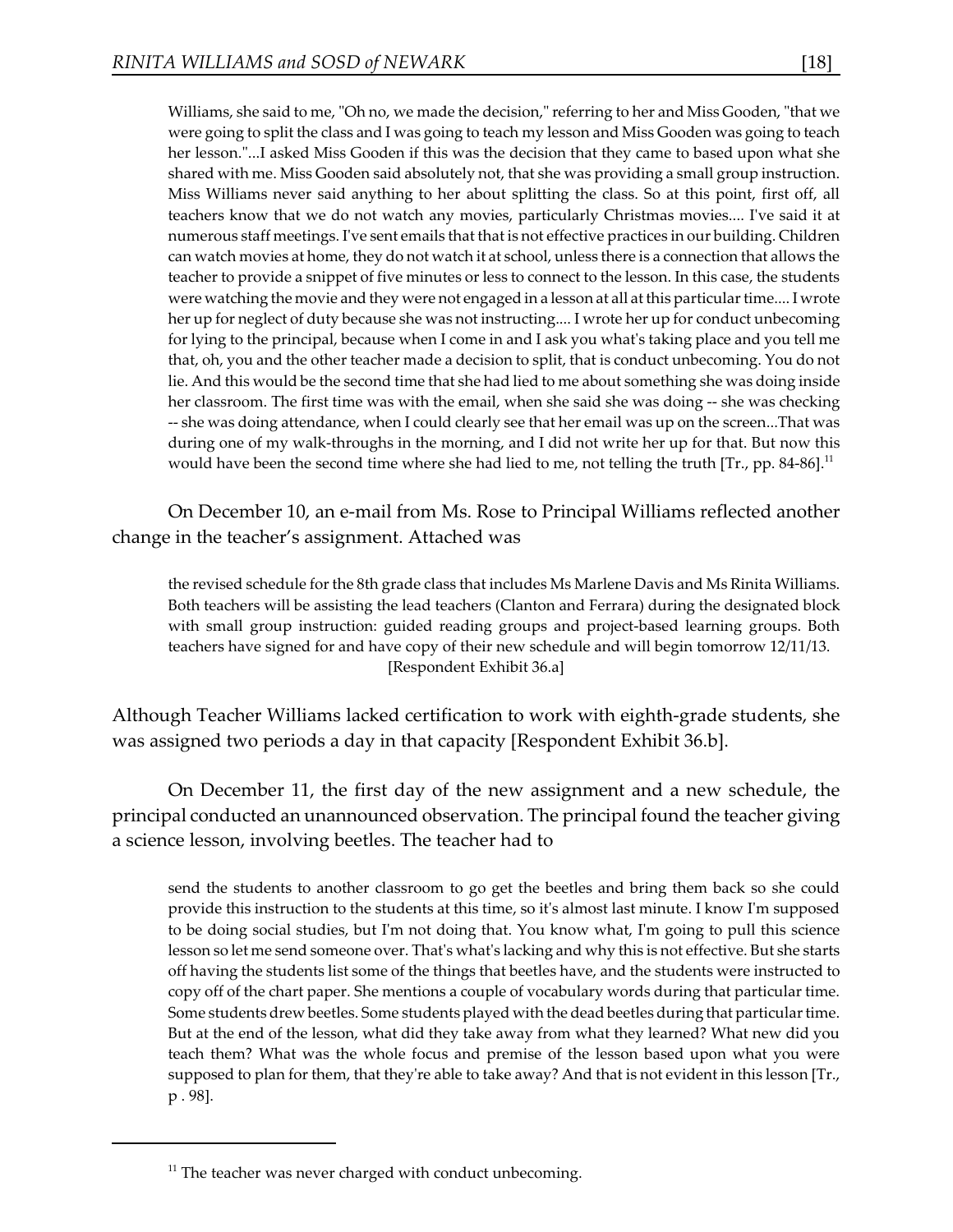Other deficiencies, according to the principal, were the absence of an agenda on the board and the lack of a lesson plan. As a result of the observation, the teacher received six points, which amounted to a rating of "Partially Effective."

Teachers were expected to post lesson plans on a specially designated website that the principal termed

an opportunity for the staff, for me as an administrator to observe what's taking place, and to kind of have an idea what this teacher's planning and how she's going to deliver her lessons. So I can give feedback and support her on what things she should change or what things that she's doing well. There are no lesson plans that are submitted [by Teacher Williams]. I can go and find her name, click on it, look for the date, can't find a lesson plan for Miss Williams [Tr., p. 93].

The principal could not recall seeing plans from the teacher in the previous two years, even though she had scheduled sessions to help her prepare them [Tr., pp. 94-95]. However, evaluators Rose and Gilliam testified that the teacher did in fact provide them with lesson plans [Tr., pp. 561, 800-801].

Another observation was scheduled for December 19 [Plaintiff Exhibit 5]. Ms. Rose testified that she had given the teacher through BloomBoard about a month's notice of a pre-observation conference on December 18. Ms. Rose received ane-mail reply, "saying she did not want me. She did not feel comfortable with me...observing her any more" [Tr., p. 477]. Neither the conference nor the observation was rescheduled.

A conference was held on January 13, 2014, to discuss the December 11 observation [Joint Exhibit 12]. On January 31 the teacher metwithPrincipal Williams and Vice-Principal Rose for a mid-year review and rating [Joint Exhibit 13]. She was rated Ineffective. On March 3, the teacher was injured by a student in the eighth-grade classroom and missed almost two months of work while recovering.

On April 30, the day that she returned to work after the lengthy absence, the teacher was observed by the principal—unannounced—in a fourth-grade guided reading class. The teacher was rated Ineffective at the post-observation conference on May 15 [Joint Exhibit 14], and on that occasion her annual evaluation rating was declared to be the same.

After her annual evaluation, the teacher was observed on another occasion by Ms. Jackson, an outside Peer Validator (evaluator) and rated Ineffective [Joint Exhibit 15]. The report form was computer generated by Bloomboard and bore no signature. Ms. Jackson did not testify, and her rating played no part in the summative evaluation, according to the principal. [Tr., pp. 139-142].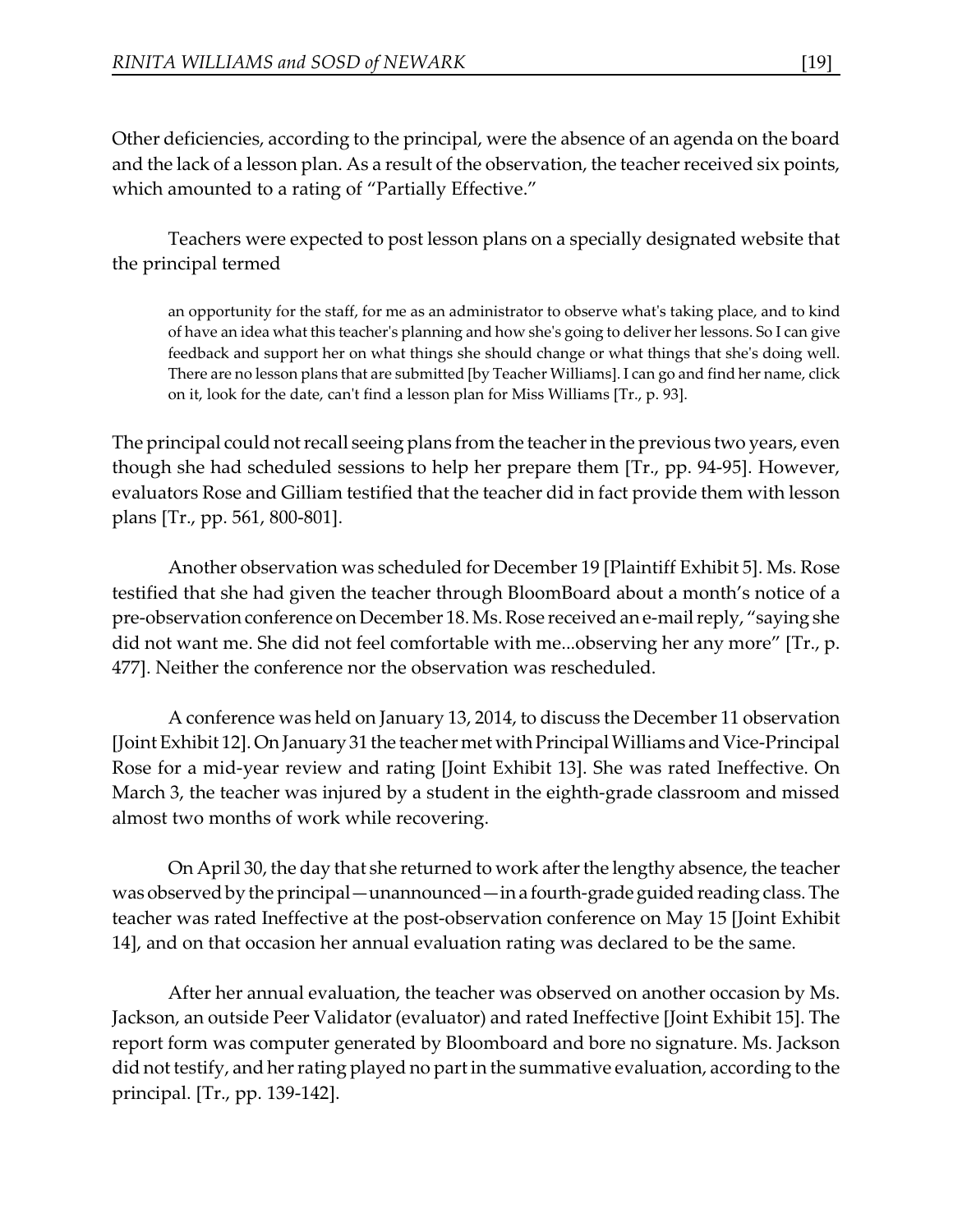#### **DISCUSSION**

TeachNJ was signed into law on August 6, 2012, and became effective on August 12. AchieveNJ, the procedure for evaluating teachers followed. When fully implemented, the legal framework created by these enactments would require a superintendent to file a charge of inefficiency if a rating of Partially Effective in one year is followed by a rating of Ineffective inthe following year. The new schemediminished a tenured teacher's allowable defenses against removal and provided for a forum of arbitral review whose scope was relatively narrow, $^{12}$  as outlined in a state publication: $^{13}$ 

TEACHNJ clearly defines the criteria that arbitrators may consider in rendering their decisions. Specifically, the arbitrator may only consider the following four aspects:

- Whether the evaluation failed to adhere to the evaluation process.
- There is a mistake of fact in the evaluation.
- The charges would not have been brought but for considerations of political affiliation, nepotism, union activity, discrimination, or other conduct prohibited by State or federal law.
- The district's actions were arbitrary and capricious. [TEACHNJ Guide (Updated 6-14), p. 6]

In order to resolve this dispute, the arbitrator has addressed below the three salient issues.

# I. Is a Charge of Inefficiency in SY 2012-2013 Valid Under Section 25?

The teacher whose removal is being sought received ratings of Partially Effective and Ineffective in SY 2012-2013 and SY 2013-2014 respectively. The district maintains that filing a charge thus was mandatory. The teacher, however, denied that performance in SY 2012-2013 could be a basis for removal, since the new evaluation system was not yet fully formed. Poor ratings during a trial period should not count, the teacher maintains.

Determining procedural rules for removal under a complex statute has been a considerable task. Many aspects of the new system were ill-defined, challenging stakeholders to devise a suitable scheme for evaluation. At various points in the transition to the new framework, DOE has attempted to deal with ambiguities by issuing "guidance"documents and delivering less formal advice by means of websites, letters to districts, and press releases.

 $12$  Tenure cases previously were decided by administrative law judges.

 $13$  The teacher noted: "This procedure is substantially different from the procedure for filing tenure charges alleging 'incapacity,' 'conduct unbecoming,' or 'other just cause,' which is set forth in N.J.S.A. 18A:6-16 and N.J.A.C. 6A:3-5.1(b). Letter Brief, October 10. 2014, fn. 2.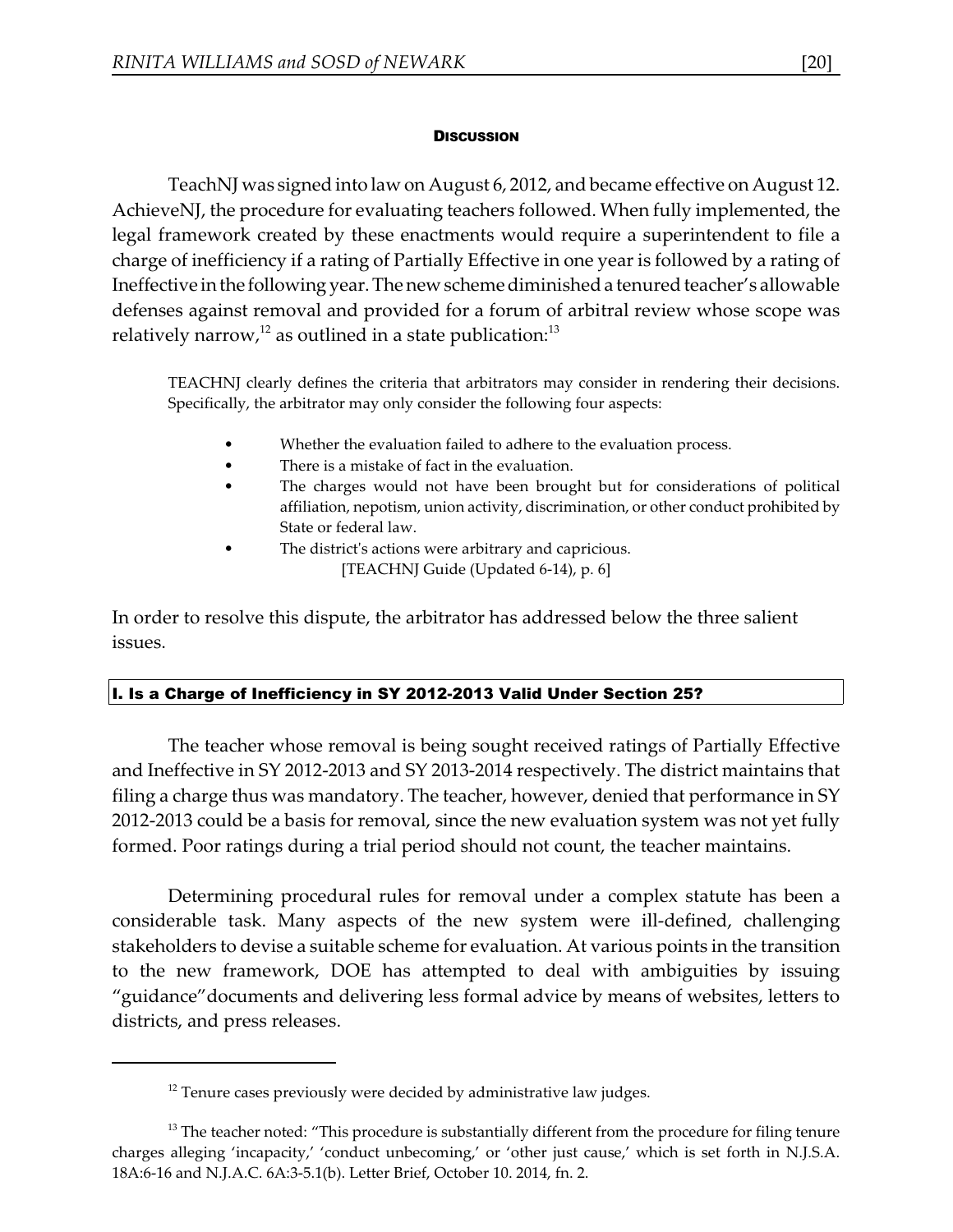Local approaches to evaluation that would be consistent with the law have been fostered. Stakeholders in each district were encouraged to create Teaching Practice Evaluation Instruments. A three-year, statewide effort was planned, beginning before TeachNJ was even enacted. It involved a "pilot year" (SY 2011-2012) for some school districts, including Newark. Pilot status was announced by DOE in a press release on September 1, 2011:

10 districts have qualified to participate in Excellent Educators for New Jersey (EE4NJ) teacher evaluation pilot program over the course of the 2011-12 school year.... An eleventh District, Newark, will also participate in the pilot through a separate grant.

[District Submission, October 3, 2014]

Larisa Shambaugh, Executive Director of Strategic Initiatives in the Newark district's Talent Office, oversees implementation of the process to "evaluate the teaching performance of NPS teachers," according to the requirements of TEACHNJ [Id.]. The certification issued by Ms. Shambaugh on September 29, 2014, stated: "In the 2011-12 school year, seven NPS schools participated in a 'pilot' of a new teacher evaluation system."

The parties agree that removal was not to be based on evaluations during the pilot year (SY 2011-2012). The dispute focuses on the next school year (2012-2013), when the legislature and DOE were still shaping the new system. In that period, minimum standards for evaluations were supplemented. The DOE Evaluation Pilot Advisory Committee (EPAC), a group of stakeholders who joined in a consensus-based process, was tasked with defining "best practice" under TEACHNJ in order to guide each district in refining its evaluation procedure. The arbitrator takes judicial notice of EPAC's Interim Report (2011- 2012), which specified the goals of the project: $14$ 

Based on the recommendations offered in the March 2011 Educator Effectiveness Task Force Report, the Department launched a teacher evaluation pilot program in the fall of 2011. This project was designed to enable the experiences of pilot districts to inform the development and implementation of the evaluation system to be launched statewide. Having successfully applied for grants through a competitive Notice of Grant Opportunity (NGO), 10 districts were selected to participate in the pilot program, splitting \$1.1 million in funds. Newark Public Schools also participated in the pilot using funding provided by another grant. In addition, 19 schools receiving federal School Improvement Grant (SIG) funds were required to participate.<sup>15</sup>

 $14$  The interim report was cited [at p. 5] in the final EPAC report (2013), which was submitted in argument by the district on October 10, 2014 [Exhibit C].

<sup>&</sup>lt;sup>15</sup> Seven NPS Schools were listed as SIG Schools: Newark Central High School, Dayton Street School, Newark Vocational High School, Malcolm X. Shabazz High School, Brick Avon Academy, Barringer High School, and West Side High School [Appendix A, p. 29].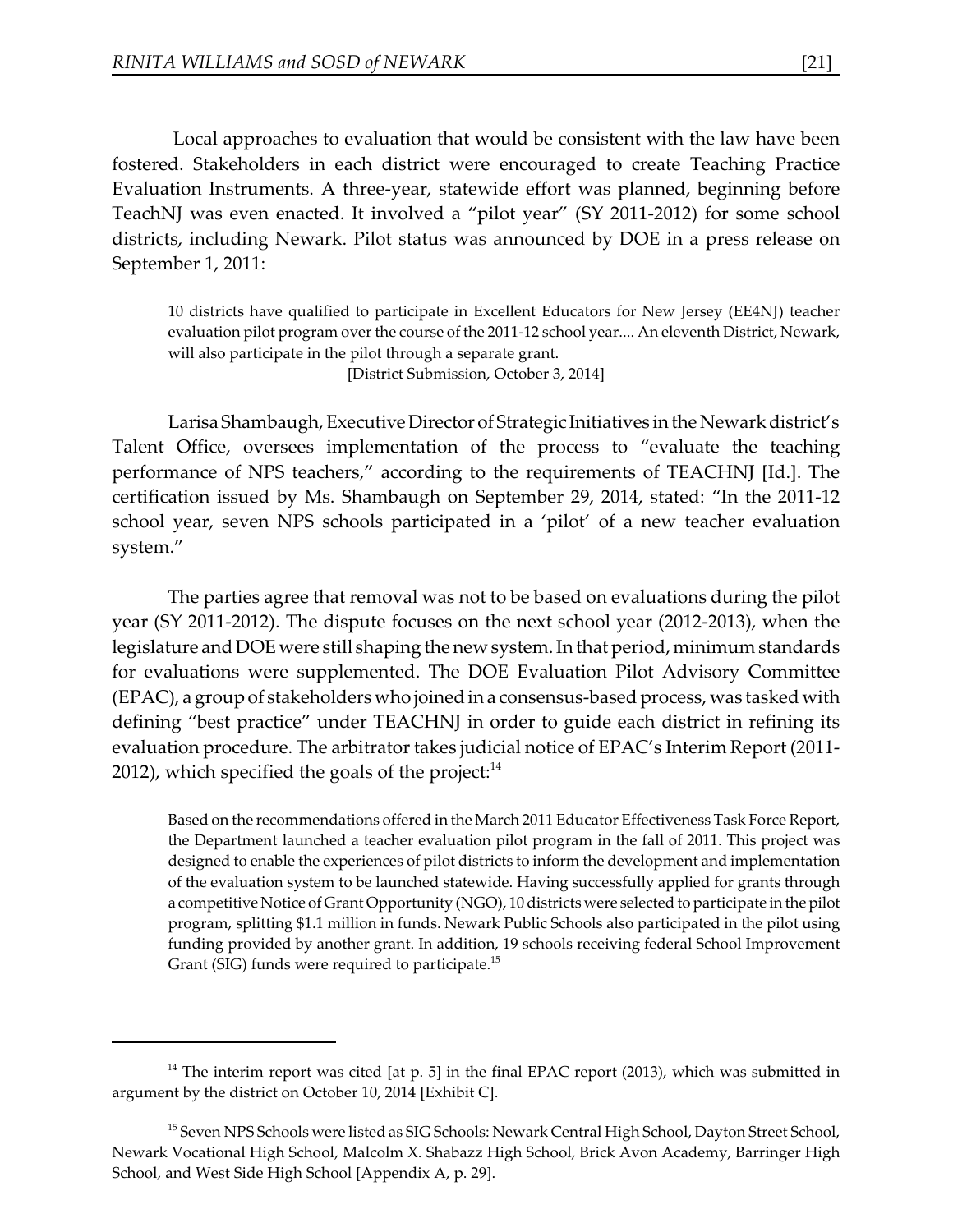All participating districts were instructed to adopt the following elements of a teacher evaluation system during the 2012-13 school year:

- Thorough training of evaluators and teachers in effective teaching practices based on professional standards;
- Annual teacher evaluations that include multiple observations and result in clear, actionable feedback for improvement;
- Multiple measures of teacher practice and student performance, proven to be valid and reliable, with student academic progress or growth as a key measure;
- A summative rating that combines the scores of all the measures of teaching practice and student achievement;
- Four summative rating categories that clearly differentiate levels of performance; and
- A link from the evaluation to professional development opportunities that meet the needs of educators at all levels of practice [p. 7].

The EPAC report acknowledges that building a proper evaluation mechanism would be time-consuming and that full implementation would not be achieved until 2013- 2014. Under the heading "Extension of the Pilot Program and Implementation Timeline," the report recorded that

EPAC members provided ongoing input on pilot implementation and preparation for statewide rollout. Several concerns surfaced repeatedly in the course of the year. These included local districts' capacity for meeting heightened expectations for educator evaluation, broad stakeholder input into local evaluation decisions, and the timing of full implementation. In early spring 2012, the Department decided that the timeline for statewide implementation of the new evaluation system should be extended. In addition, the Department decided that a second year of pilot implementation would be valuable to ensure the success of the new evaluation model. Both of these decisions were codified in the TEACHNJ Law enacted in the summer of 2012. *According to Peter Shulman, Assistant Commissioner, Division of Teacher and Leader Effectiveness, this course correction was made in large part due to the feedback received via the EPAC from pilot districts and EPAC members. The decision to extend (and expand) the pilot program into 2012-13 and push back full implementation to 2013-14 was met with universal acclaim by EPAC members.* One commented that she was "impressed when the EPAC pressed for the extended year and the Department took the recommendation [Emphasis added, pp. 21-22]."

# The report's conclusion offered the following caution:

While the theory behind the evaluation initiative is sound, it is clear from the deep work of the EPAC and the Cohort One pilot districts that the task of bringing these goals to fruition is difficult and complex. Even with an extended implementation timeline, *an extra year of piloting, and additional districts engaged in trial runs of a new system,* this work is just beginning and promises to present challenges for years to come [Emphasis added, p. 28].

By December 31, 2012 (SY 2012-2013), all public school districts, including NPS, had to develop and obtain approval for the rubric, which is the

specific tool for use in implementing the Framework for Effective Teaching in observations or evaluations. Depending on the rubric, it may include competencies, indicators, and descriptors that specify what each competency and indicator looks like in practice at different levels of performance.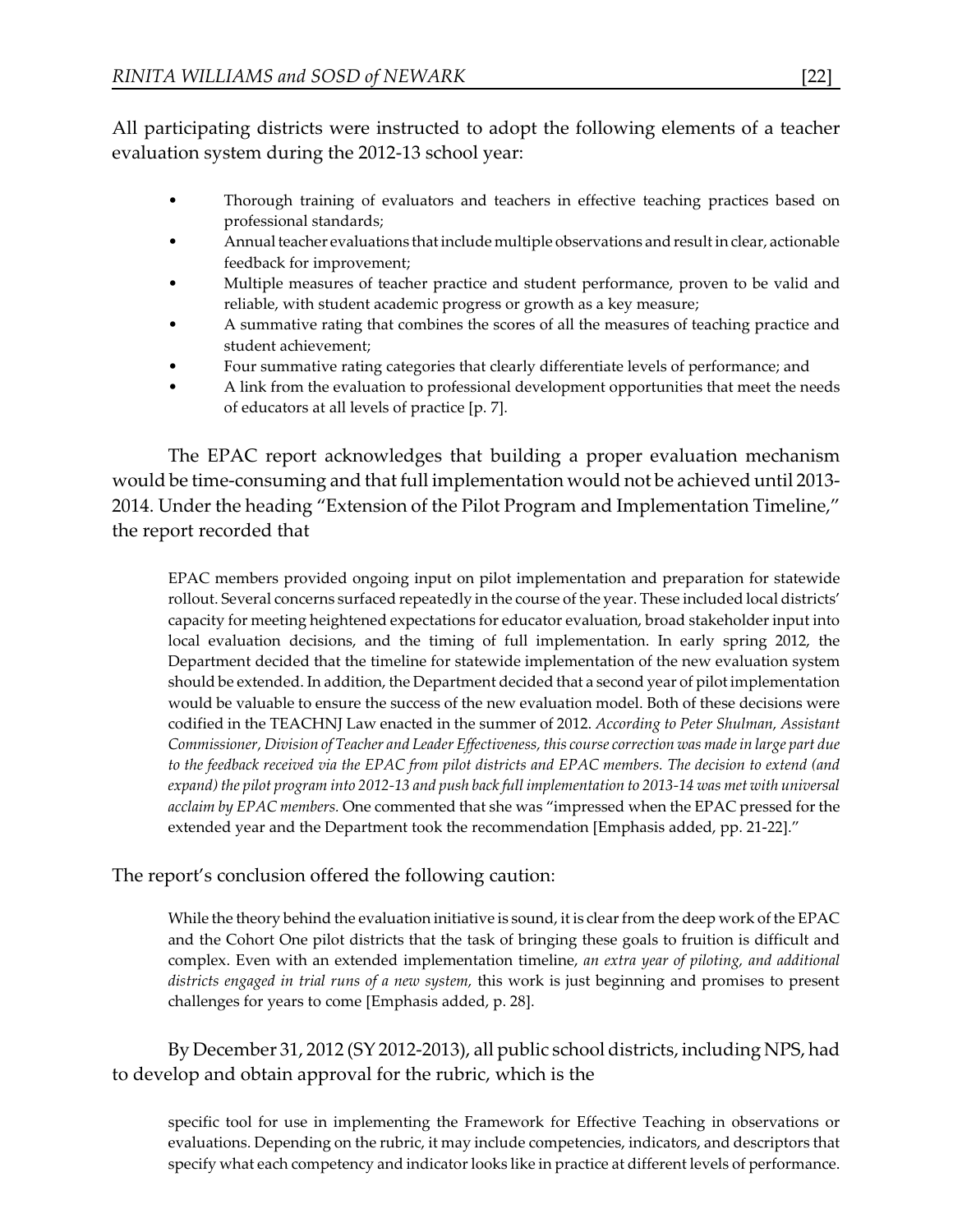[NPS Framework for Effective Teaching: A Guidebook for Teachers and Administrators, 2012-2013, Appendix A: Glossary of Terms, p. 30]

In short, SY 2012-13 was seen as a time for refining and establishing the new evaluation procedure. A variety of deadlines were set to occur during the course of that school year for

- finalizingevaluation rubrics (December 31, 2012—extended until January 31, 2013, for some districts)
- promulgating regulations (March, 2013)
- putting regulations into effect (October, 2013)

EPAC's final report noted: "The Department recognizes that statewide implementation of AchieveNJ in SY13-14 is just one step on the path to improving student achievement in New Jersey" [p. 43]. This sentiment was echoed in the DOE Guide to the TEACHNJ Act: "The law mandates statewide implementation of stronger, more rigorous evaluation systems starting in the 2013-2014 school year" [TEACHNJ Guide (Updated 6-14) p. 3].

The district maintains that it had taken advantage of SY 2011-2012, designated as a pilot year, to fine-tune the new evaluation system. By the summer of 2012, according to Ms. Shambaugh, the evaluation instrument (the rubric) was complete, evaluators were trained in its application, and a guidebook for teachers and administrators had been made available. In September the district applied for DOE approval, which was granted the next month [Shambaugh Certification, September 29, 2014, Exhibit C]. Therefore, the district argues, its program was not merely preliminary but fully functional when the teacher was evaluated in SY 2012-2013. The district considers that the ratings were valid grounds for removal under Section 25.

Nevertheless, in a well-reasoned decision involving Newark schools (*Whitehurst*), Arbitrator Simmelkjaer carefully analyzed the statutory language and its context, concluding that SY 2012-2013 "was intended as a test year in preparation for the 2013-14 school year wherein all tenure related issues, including the establishment of the criteria for completingevaluations and observations...would be implemented" [atp. 39]. Henoted that state officials had described SY 2012-2013 as "a planning and capacity building year" [at p. 46]. The undersigned arbitrator concurs with the Simmelkjaer analysis.

This decision and others in the same vein are supported by the foregoing review of the historical record, which demonstrates that the state's educational planners strove to introduce the new tenure removal framework incrementally over a period of years, allowing stakeholders to assess the innovations and make necessary adjustments. The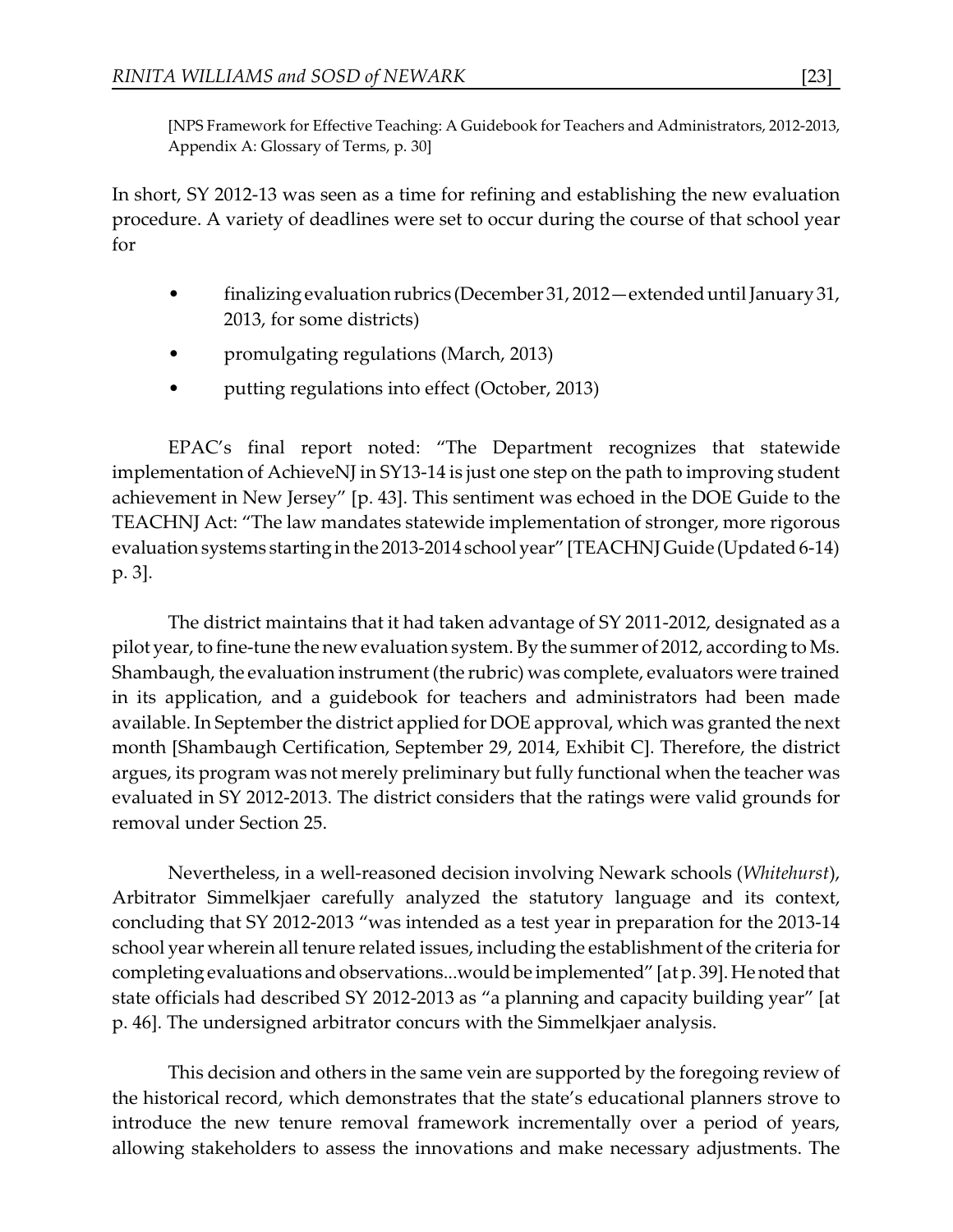EPAC report cautioned districts against rushing the process and encouraged them to first improve metrics for judging teacher performance. Each district was empowered to develop its own approach, adapting the law to conditions on the ground. Experimentation did not necessarily end with SY 2011-2012, the initial pilot year.

The wisdom of incrementalism was evident in the deviations from the evaluation process that marred the tenure removal effort at the 13<sup>th</sup> Avenue/MLK School in SY 2012-2013. In opting to begin the charge in that year, the school clearly acted prematurely. It was in the throes of reorganization, striving to meld two failed schools into a single coherent entity. Students were performing poorly, and there was turnover of leadership.

Teachers were recruited hurriedly and thrust into conditions that bordered on chaotic. They were abruptly handed assignments for which they were ill-prepared. Key curriculum materials were not even shared with teachers until mid-January—that is, after the observations of Teacher Williams had been completed. She received no more support than other teachers, according to the principal, even though a 90-day improvement plan had been imposed on her.

Although not required by regulation until the next school year, pre-observation conferences and announced observations were regarded as important by the district for assisting struggling teachers. Yet the benefits of these measures were denied to Teacher Williams. The circumstances thus demonstrate that the school was not ready to properly carry out its responsibilities under the new tenure removal framework in SY 2012-2013.

The year was also marked by other irregularities, including the following:

- ! All the observations of the Teacher Williams were incomplete, were labeled draft or near final draft. In the annual evaluation she is referred to in one place by the wrong name [Joint Exhibits 2-6].
- ! Academic performance data to benchmark student learning was lacking.

# II. Did the Evaluation in SY 2013-2014 Meet the Requirements of Section 25?

The arbitrator's interim award retained jurisdiction for the purpose of resolving any and all disputes regarding the tenure charges brought against the teacher by SOSD of Newark for SY 2013-2014. The teacher's evaluation rating for that year was Ineffective. Having provided the parties with a full and fair opportunity to present evidence and argument, the arbitrator finds that the evaluation failed to adhere to the prescribed process in SY 2013-2014, because it was replete with arbitrary and capricious actions that materially affected the outcome by placing the teacher at a distinct disadvantage.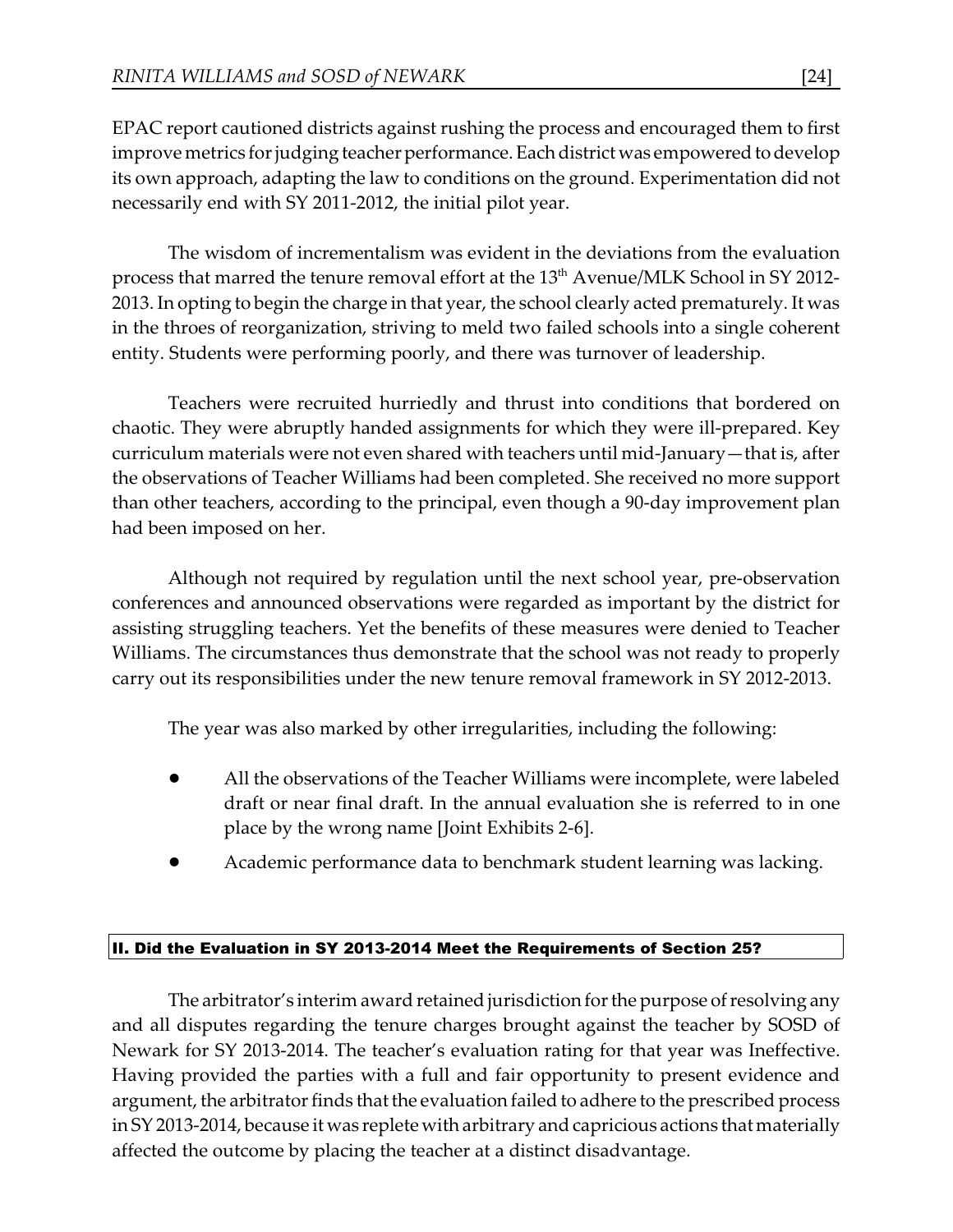**Lack of an Announced Observation.** AchieveNJ mandates at least one announced observation each year, and the district's framework emphasizes the utility of announced observations for struggling teachers. The record demonstrates that announced observation provides crucial support in planning and executing a teacher's responsibilities. Yet the principal acknowledged the lack of an announced observation for Teacher Williams in SY 2013-2014.

A pre-conference had been scheduled for December 18, 2013, but it was cancelled because the teacher had filed various complaints against Ms. Rose, who had been her evaluator. There was no attempt to reschedule a pre-conference or an announced observation [Tr., pp. 270, 689], and no satisfactory rationale for the omission has emerged.

The district offered two questionable explanations. First, it asserted that the teacher sought the cancellation [Brief, p. 22], but she merely objected to Ms. Rose as the evaluator. By the time Principal Williams conducted the unannounced observation on December 11, she was aware of the cancellation; nothing precluded her from conducting the preconference herself on December 18 and following with the announced observation scheduled for December 19 [Tr., 479, Plaintiff Exhibit 5].

Second, the principal pointed to the teacher's attendance record, which she regarded as substandard.<sup>16</sup> She contended that persistent absenteeism ruled out rescheduling of the pre-conference and announced observation. She testified that on the day the teacher

was scheduled for the announced observation, she was absent, so there was no way we could conduct an announced observation if you are absent on the day we're telling you we're coming to observe you. The other thing is, too, is that she had quite a few absences throughout the school year. So it was pretty much we had to—you know, when she was there was the opportunity when we had to come in and work and give feedback during that particular time [Tr., p. 167].

In recommending to Superintendent Anderson that both the initial tenure charge and the second charge be brought, Principal Williams sent letters (identical and undated) that included the following sentences:

Ms. Williams did not receive an opportunity to have a pre-conference prior to an observation because of her absences. Every time a pre-observation conference was scheduled she would be absent on that date [Joint Exhibit 1 and Attachment one in the second tenure charge submission].

 $16$  Points were deducted for absences and tardiness in the teacher's annual Summative Evaluation.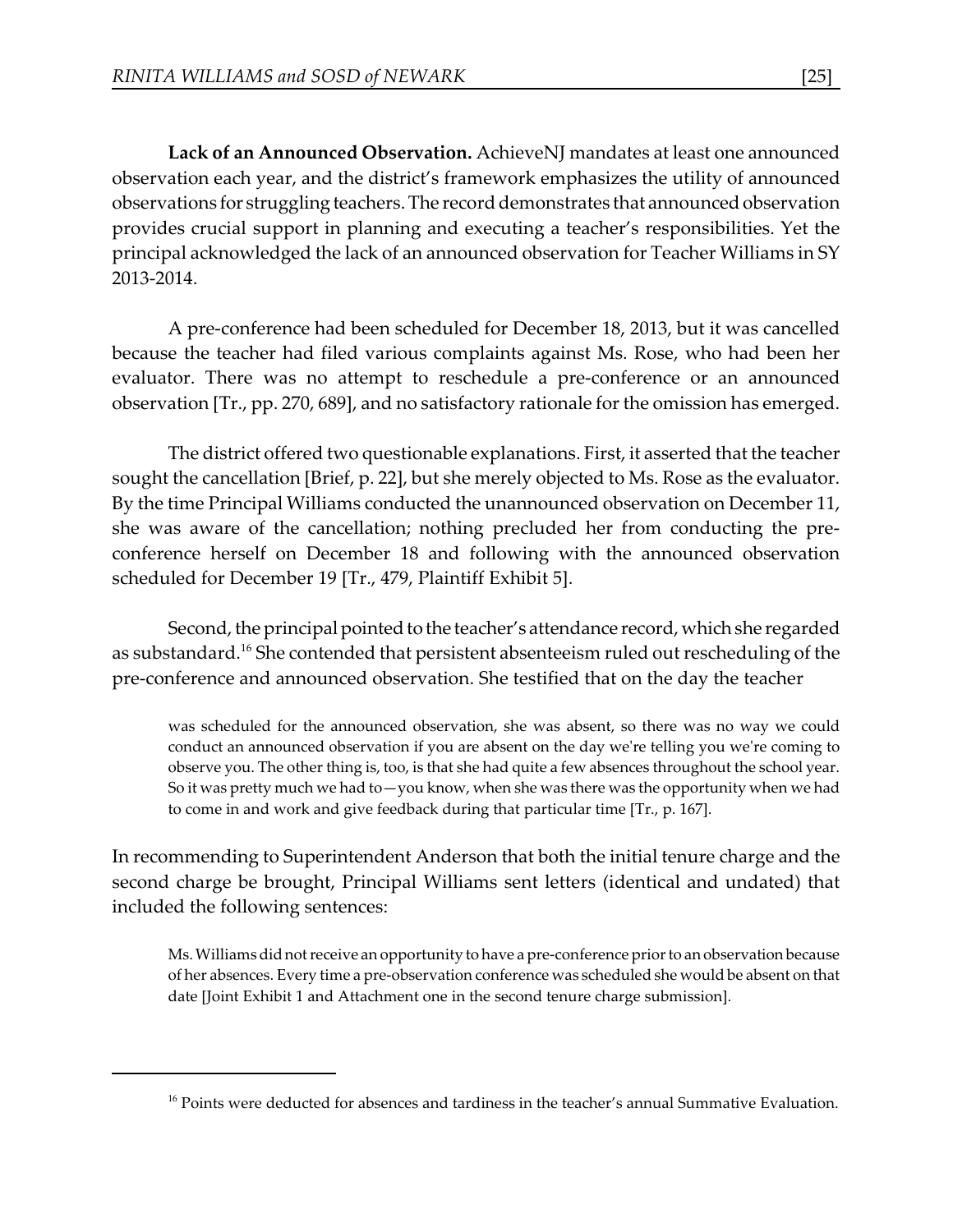Among the teacher's interrogatories, which were certified by Principal Williams in November, 2014, is a somewhat different explanation:

9. How many announced observations (short or long) did Respondent receive during the 2012- 2013 and 2013-14 school years, respectively?

\*\*\*

Answer: ....The School District responds: Vice Principal Simone Rose scheduled an announced observation for Respondent for December 18, 2013. The observation did not occur because Respondent objected to Ms. Rose evaluating her since Respondent had filed a complaint against Ms. Rose. [Respondent Exhibit 38]

The district argued:

As to 2013-14, an announced observation was scheduled for December 18, 2013 but was cancelled at Respondent's request and was not rescheduled. (V. Williams, T270; Rose, T479.) It would be unreasonable to conclude that a lack of one announced observation was arbitrary or capricious, or materially affected her summative evaluation for that year.

[Petitioner Brief, p. 22]

Nevertheless, the shifting reasons for ignoring the teacher's right to at least one announced observation for the year are less than compelling. The notion that it was not worthwhile to schedule a pre-conference and announced observation because the teacher would be absent is presumptuous, to say the least. Given the assignment changes to which the teacher was forced to adapt during the year, the possibility that the observation would have significantly improved her evaluation results cannot be lightly dismissed. Eliminating the prescribed observation must be viewed as a serious failure to adhere to the evaluation process .

**Unannounced Observation on Return from Extended Leave.** The teacher returned from almost two months of leave on April 30, 2014, and was greeted with an unannounced observation early that day. A teacher normally could expect to be allowed time to discover what had happened in her absence and determine the priorities for resuming her workload. An observation at the very moment she returns from a lengthy absence seems calculated to catch a teacher before she has re-acclimated herself to the classroom and gotten her bearings. In this instance, the teacher discovered that her teaching materials were not organized in the way she left them, and the classroom appeared

almost like ransacked, because the teacher who I shared it with, she had gone out on a family leave like weeks before, so the classroom was open, and it was just being utilized. I don't even know what was happening while I was gone, because when I came back, it was just me in the classroom, and there was just stuff everywhere [Tr., p. 679].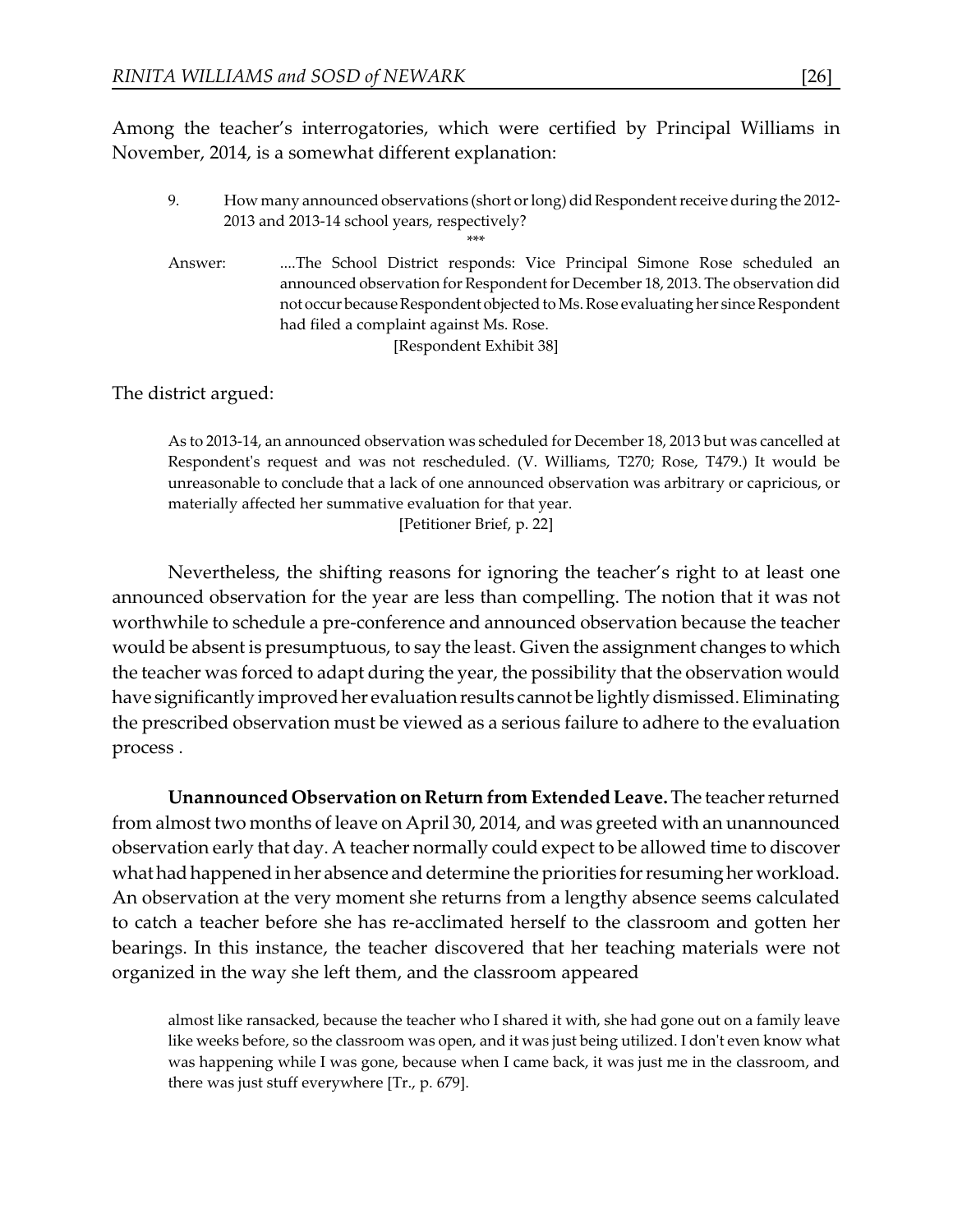Moreover, although the district contends that she was never evaluated while teaching eighth grade, the teacher has argued persuasively in her post-hearing brief that she was indeed rated for that ability:

In the certified answers to interrogatories provided by Principal Williams in this case (R-38), Principal Williams claimed that although Ms. Williams was not certified to teach 8th grade, "Respondent was never observed in Room 330 for the purposes of evaluation." (R-38 at 11, Answer to interrogatory no. 21). However, this is not true. In Ms. Williams' annual summative evaluation Principal Williams stated the following under "evidence based growth areas" in connection with Ms. Williams' rating for Competency 3:

Ms. Williams provided guided reading instruction to students in 8th grade, and was not clear with expectations to students. As a result, students walked out of class, ran away from her while she transitioned them to her classroom. There were no consequences established with students, and behavior earning system was not used or established with students. As a result of norms not followed and established by teacher and students, classroom community was negative.

(J-16A at 5). As a result, Ms. Williams was rated "partially effective" in this competency. Id. Accordingly, and contrary to Principal Williams' claim, Ms. Williams was evaluated in connection with her instruction of the 8th grade students, despite the fact that she was not even certified to teach this grade.

```
[Brief, at pp. 13-14]
```
The annual evaluation for SY 2013-2014 also was deficient because it was not based on student achievement data. The administrators gave conflicting testimony about which data could be utilized. The principal suggested that data from her SY 2012-2013 kindergarten students could somehow provide a basis for evaluating student mastery the next year. But there was only one student in common, not many, as the principal asserted [Tr., p. 824]. Finally, as in SY 2012-2013, extraordinary support from the school, other than the CAP, never materialized. The reassignments actually kept her from other sources of support: the accompanying change of preparation period prevented her from attending Turnaround for Children workshops and other professional development activities provided to her grade-level colleagues [Tr., 691-692].

**Multiple Involuntary Re-Assignments.** During SY 2013-2014, the teacher received four classroom re-assignments, involving various age groups and subjects. The most detrimental to the teacher was the assignment, beginning on December 11, to teach eighthgrade math, even though she lacked certification for that grade and considered herself illequipped to deal with older students who chronically misbehave. In the class she was asked to teach, the students were so lacking in self-control that they required escorts to the bathroom. Sadly, her concerns were validated by the subsequent physical injury she suffered at the hands of a student. The principal manifestly believed the teacher to be exaggerating her injuries, even though they qualified for workers' compensation, and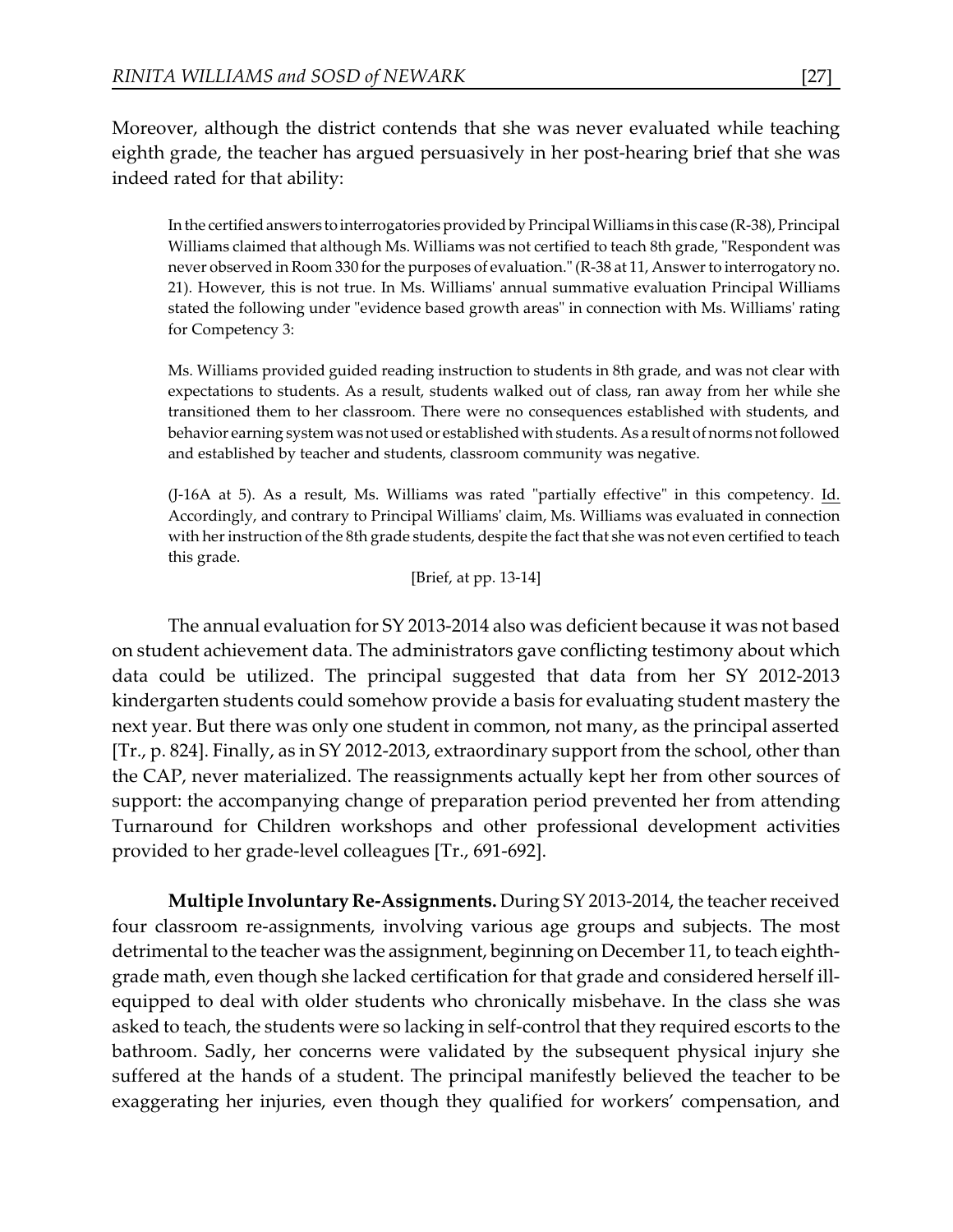regarded her a malingerer, despite a lack of concrete evidence. Those groundless views contributed to an unfavorable impression of the teacher's abilities and efforts.

An unannounced observation in December, 2013, is emblematic of the district's prejudicial approach. The principal faulted the teacher for not putting December 12 on the board for a first-grade class. That date could not have been correct, however, because the teacher's attendance record shows that she was absent on December 12, as the principal conceded in her testimony [Tr., p. 226, Joint Exhibit 39]. The observation must have taken place on December 11, the day she learned of the re-assignment . It was the principal who mistook the date but the teacher who was blamed for poor performance.

It is noteworthy that, on a day when she was already under stress from an unexpected change of assignment to a higher grade, she was also subjected to an unannounced observation in a lower-grade class. The new arrangement entailed a physical obstacle: her two eighth grade classes (Period Three and Period Six) were on a different floor than the lower grades, and her ankle was injured. Although she was allowed to use the elevator as a disability accommodation, changing classrooms quickly was difficult.

The post-conference for this observation did not occur until January 13, so that shortly after gaining the feedback her assignment changed again. On January 15 she was ordered to teach guided reading to four different grades, including two eighth-grade periods. As a result, the mid-year summary evaluation (January 30) occurred amid drastic disruption of her schedule. She testified

[E]very time I was getting ready to get into like a groove of teaching the kids, getting to know them, starting to get the day rolling, I was immediately switched to another role, so I never got an opportunity to master or be effective, I should say, in that particular role because it seemed like a couple weeks, a couple months later, I was changed into another role. So I pretty much felt like I was just—just out there, kind of just feeling my way through; you know, along with other things that were happening at the same time. But focusing on what you just asked me, I just felt like I never got a chance to master—to become the effective or highly effective teacher that I feel that I am capable of being [Tr., pp. 678-679].

### III. Can the Charge Be Amended and Brought Under Section 8?

In *Whitehurst*, Arbitrator Simmelkjaer declined to consider under Section 8 a charge of inefficiency that had been brought originally under Section 25, because the two provisions were asymmetrical in their purpose and procedure:

[H]ad the Legislature intended that a teacher charged with inefficiency for two consecutive years, with ineffective or partially effective ratings on their annual summative ratings, be evaluated utilizing two different and asymmetric evaluation procedures—one consistent with Section 25 of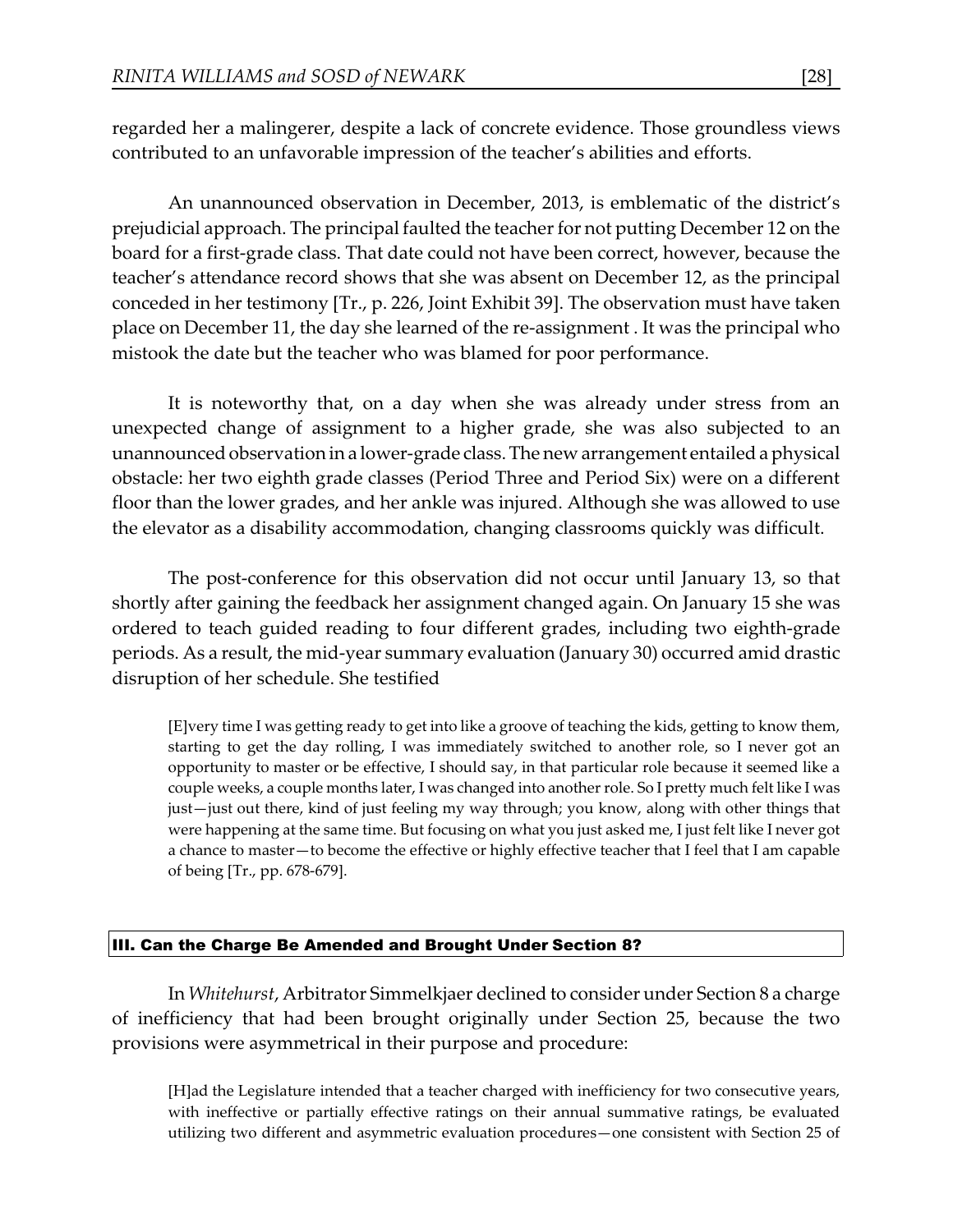TEACHNJ and the other consistent with Section 8, N.J.S.A. 18A:6-16— it had the wherewithal to provide the appropriate statutory language. In the absence of such language, the Arbitrator is compelled to dismiss the charge [at p. 50].

Similarly, Arbitrator Brent held in *Thompson*, another Newark case, that he could not "permit a charging party to add a new cause of action that was not included as part of the original tenure charge" [at p. 6], because "[p]leading two separate causes of action, each invoking different standards of proof, requires adequate prior notice." He reasoned that it would be a denial of due process to allow the district to "materially increase the exposure of the Respondent to culpability and penalty by adding a cause of action during the hearing phase of a tenure charge proceeding, and certainly not after the record has been closed" [at p. 7]. The undersigned arbitrator agrees with these holdings and therefore must reject the concept of rehabilitating<sup>17</sup> the charge as an Article 8 claim.

#### **CONCLUSION**

For the reasons discussed above, and after considering the arguments and the entire record, the arbitrator concludes that all charges against the teacher must be dismissed.

**Tia Schneider Denenbe** 

Arhitrator

**DATED:** March 30, 2015

 $17$  The district agreed at the hearing not to present an Article 8 claim, recognizing the difficulty of arguing from two different statutory grounds simultaneously.